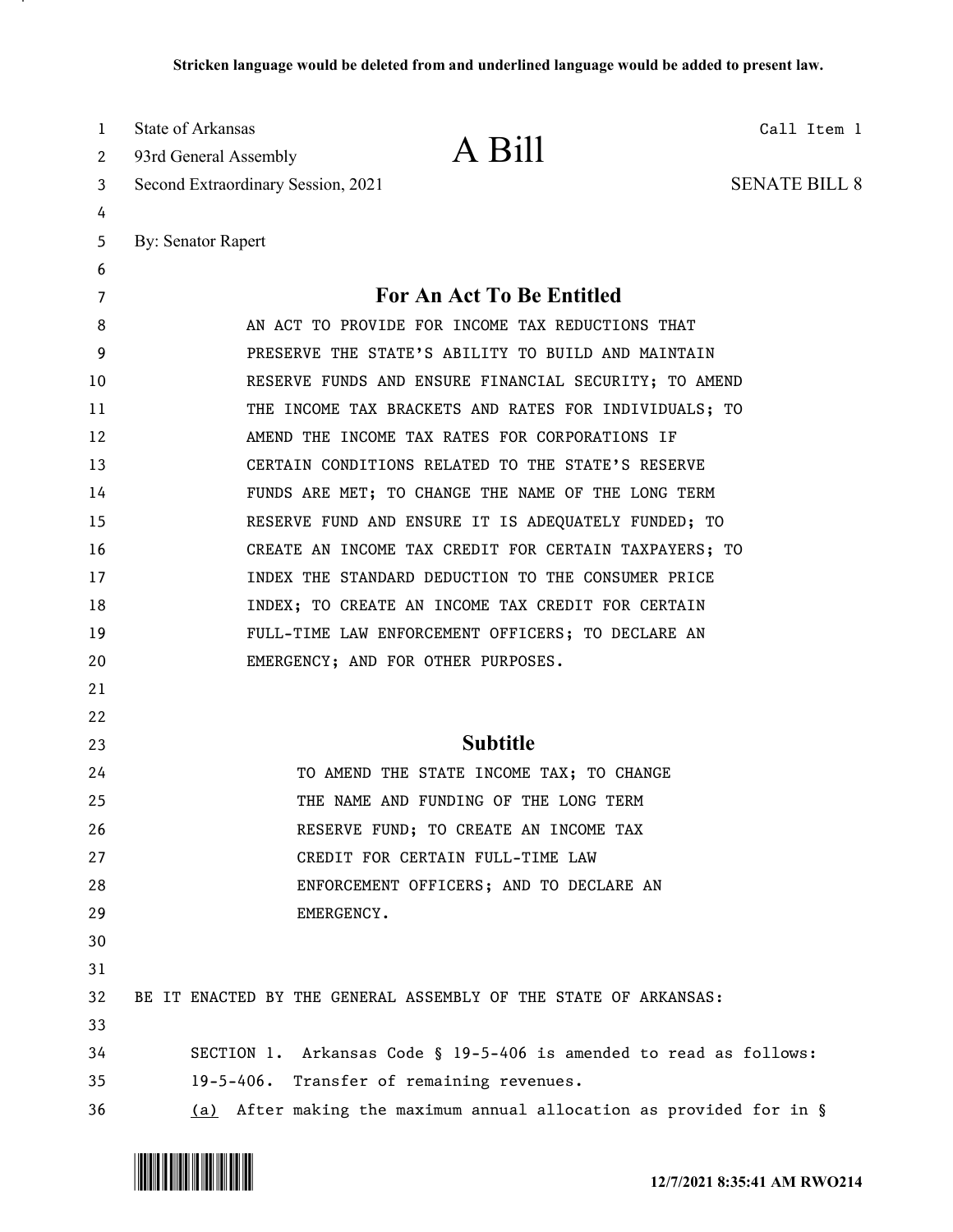$1 \t19-5-402$ ;

2 (1) The the first two hundred million dollars (\$200,000,000) shall be distributed as follows:

4  $(A)$ (1) Seventy-five percent (75%) of the remaining general revenues available for distribution during each fiscal year shall be transferred on the last day of business in each calendar month to the General 7 Revenue Allotment Reserve Fund, there to be used for the respective purposes 8 as provided by law as stated under subsection (b) of this section; and

9 (B)(2) Twenty-five percent (25%) of the remaining general revenues available for distribution during each fiscal year, but not to exceed fifty million dollars (\$50,000,000) each fiscal year, shall be transferred on the last day of business in each calendar month to the State 13 Highway and Transportation Department Fund; and.

 (b)(1) The Chief Fiscal Officer of the State shall determine whether the balance of the Catastrophic Reserve Fund is twenty percent (20%) of the total amount of general revenue funds last distributed under § 19-5-402.

 (2) If the Chief Fiscal Officer of the State determines that the balance of the Catastrophic Reserve Fund is less than twenty percent (20%) of the total amount of general revenue funds last distributed under § 19-5-402, then after the distributions under subsection (a) of this section, any additional revenue, including the distributions under subdivision (a)(1) of this section and any additional revenues in excess of those distributed under subsection (a), shall be transferred to the Catastrophic Reserve Fund to ensure that the Catastrophic Reserve Fund balance equals but does not exceed twenty percent (20%) of the total amount of general revenue funds last distributed under § 19-5-402.

 (3) If it is determined that the balance of the Catastrophic Reserve Fund exceeds twenty percent (20%) of the total amount of general revenue funds last distributed under § 19-5-402, the amount in excess shall remain in the Catastrophic Reserve Fund unless the General Assembly directs otherwise.

 $(2)(c)$  Any additional revenues available after the distributions in 33 subdivision (1) subsection (b) of this section shall be transferred on the last day of business in each calendar month to the General Revenue Allotment Reserve Fund, there to be used for the respective purposes as provided by law.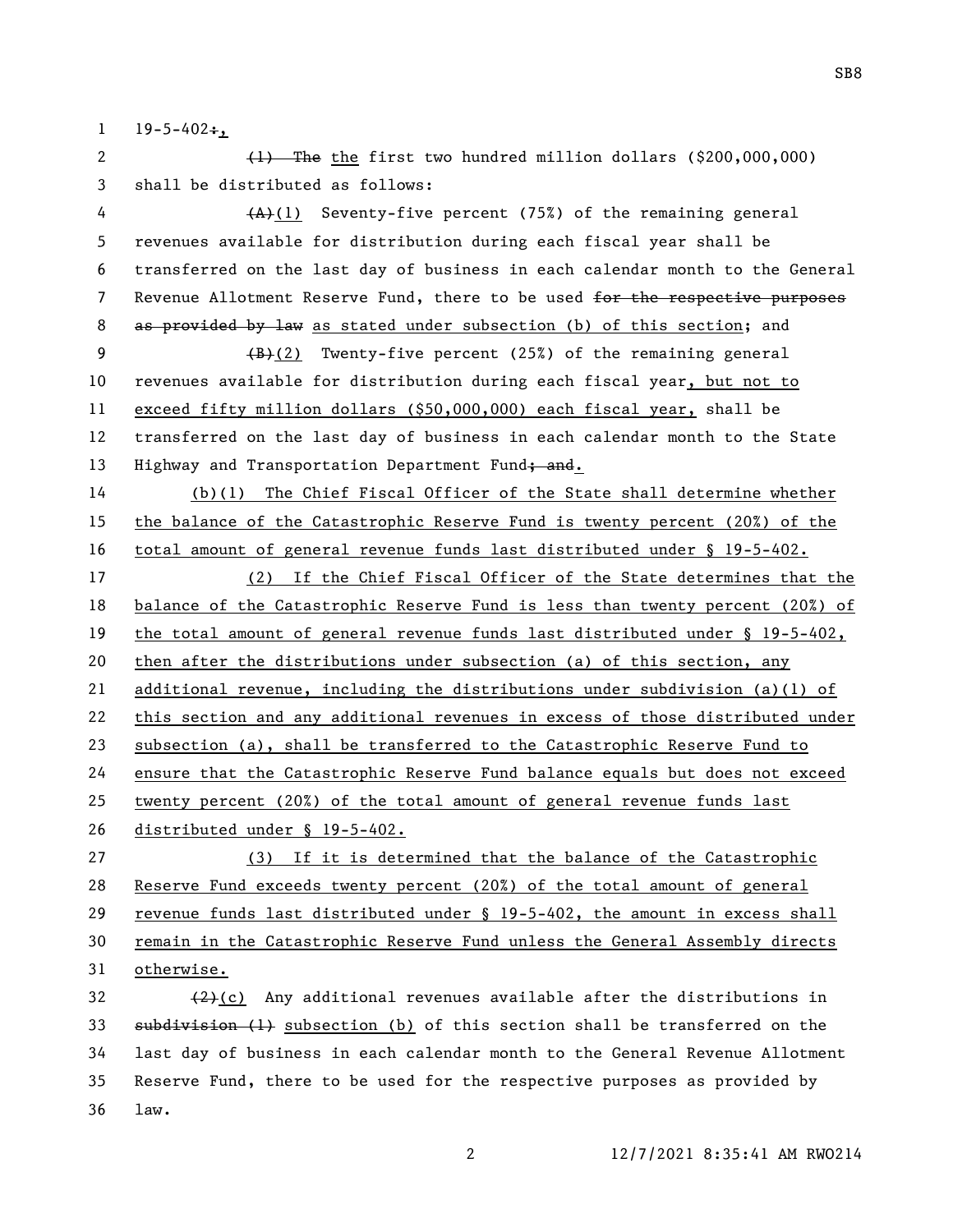SECTION 2. Arkansas Code § 19-5-905(a)(12), concerning the uses of funds in the Securities Reserve Fund, is amended to read as follows: (12) After all distributions and transfers under this section, less one hundred thousand dollars (\$100,000) under § 19-3-521(a)(2), for a transfer by the Chief Fiscal Officer of the State on the last business day of 7 the fiscal year of the fund balance to the Long Term Catastrophic Reserve Fund. SECTION 3. Arkansas Code § 19-6-486 is amended to read as follows: 11 19-6-486. Long Term Catastrophic Reserve Fund. (a) There is created on the books of the Treasurer of State, the Auditor of State, and the Chief Fiscal Officer of the State a special revenue 14 fund to be known as the "Long Term Catastrophic Reserve Fund". 15 (b) The Long Term Catastrophic Reserve Fund shall consist of such funds as may be provided by the General Assembly. 17 (c) The Long Term Catastrophic Reserve Fund shall be used to distribute moneys to one (1) or more funds or fund accounts in the Revenue Stabilization Law, § 19-5-101 et seq. (d)(1) After determining the estimated amount of general revenue that will be available for allocation to the state agencies under the Revenue Stabilization Law, § 19-5-101 et seq., and after making the determination required by § 19-5-1227(c) and prior to making any transfers deemed necessary by the Chief Fiscal Officer of the State in § 19-5-1227(d), the Chief Fiscal 25 Officer of the State may transfer funds from the Long Term Catastrophic 26 Reserve Fund in the event a "revenue shortfall" exists to meet the state's financial obligation to provide an adequate educational system for the state and to provide for the effective operation of state government. In the event 29 the Chief Fiscal Officer of the State determines that a "revenue shortfall" exists as defined as a circumstance when the official forecast of gross general revenue certified by the Chief Fiscal Officer of the State is projected to increase less than three percent (3%) over and above the gross general revenue collections of the previous fiscal year due to changes in 34 economic conditions, he or she the Chief Fiscal Officer of the State may then 35 transfer funds from the Long Term Catastrophic Reserve Fund, as approved by a vote of at least two-thirds (⅔) of the members of the Legislative Council or

SB8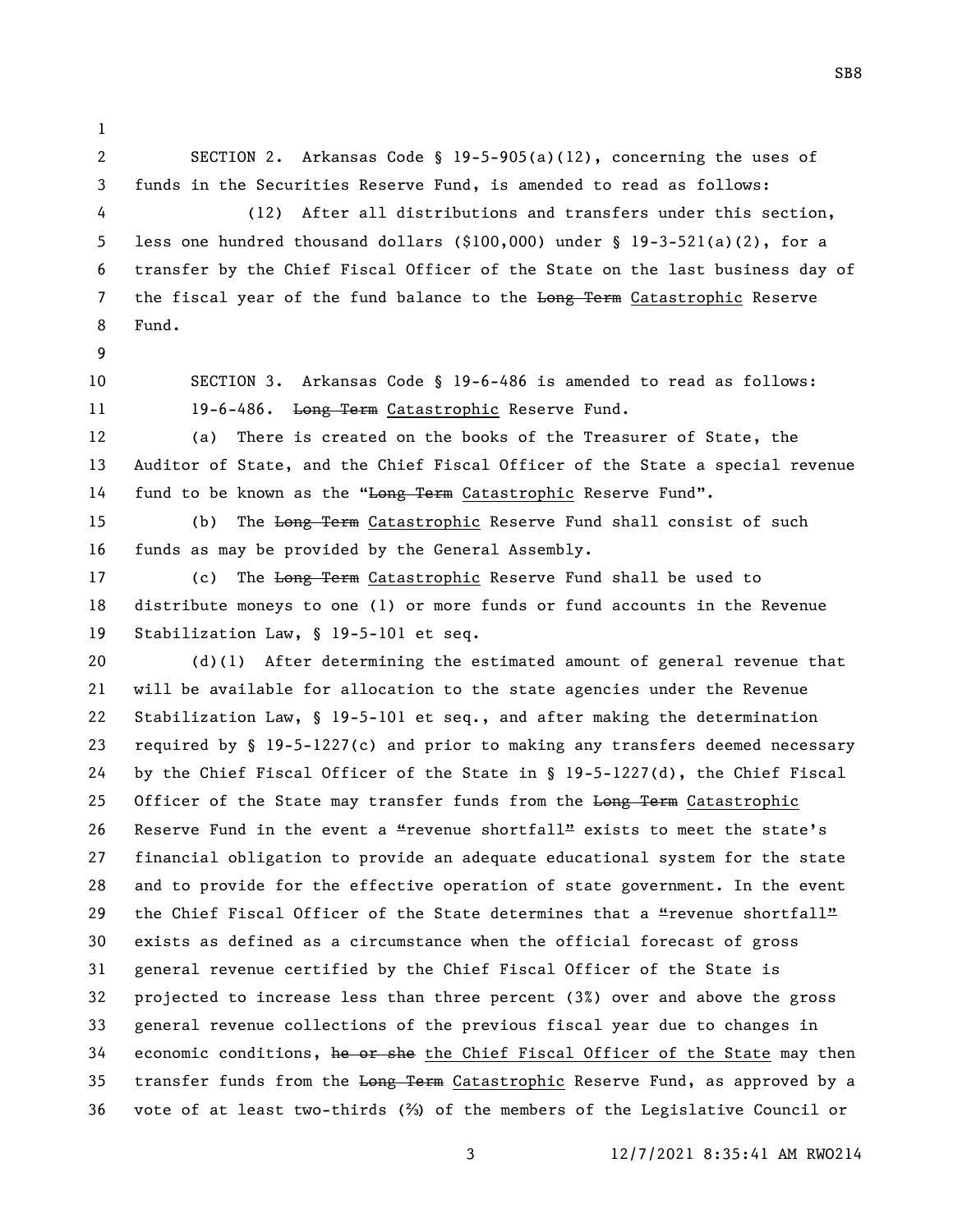at least two-thirds (⅔) of the members of the Joint Budget Committee, to various funds and fund accounts, as deemed necessary, in the Revenue Stabilization Law, § 19-5-101 et seq., for the purpose of meeting unanticipated shortfalls in state general revenue.

 (2) Or the Chief Fiscal Officer of the State may transfer funds from the Long Term Catastrophic Reserve Fund to the Economic Development Superprojects Project Fund for projects authorized under Arkansas Constitution, Amendment 82, as approved by the Governor and at least two- thirds (⅔) of the members of the Legislative Council or at least two-thirds (⅔) of the members of the Joint Budget Committee.

 (e)(1) Upon recommendation by the Chief Fiscal Officer of the State, the Governor may determine that circumstances exist that meet the 13 requirements for the utilization of the Long Term Catastrophic Reserve Fund 14 as set out in this section, and the procedures set out herein under this section shall apply.

 (2) When the Governor determines there is a need requiring 17 transfer from the Long Term Catastrophic Reserve Fund, he or she shall instruct the Chief Fiscal Officer of the State to prepare and submit written documentation to the Legislative Council or the Joint Budget Committee. Such documentation shall include:

 (A) Sufficient financial data that will enable the verification of the existence of an emergency and the amount necessary to 23 address the need for long term reserve funds from the Catastrophic Reserve Fund;

25 (B) A proposed distribution of moneys from the Long Term Catastrophic Reserve Fund to one (1) or more funds or fund accounts in the Revenue Stabilization Law, § 19-5-101 et seq., or to the Economic Development Superprojects Project Fund, or both; and

 (C) A statement certifying that no other funds are 30 available that could be transferred in lieu of the funds in the Long Term Catastrophic Reserve Fund.

 (3) Such documentation Documentation under subdivision (e)(2) of this section shall be submitted to the Legislative Council or Joint Budget 34 Committee for approval  $\frac{p}{p+1}$  of before the implementation of the proposed distribution.

(4)(A) The Chief Fiscal Officer of the State, after having

SB8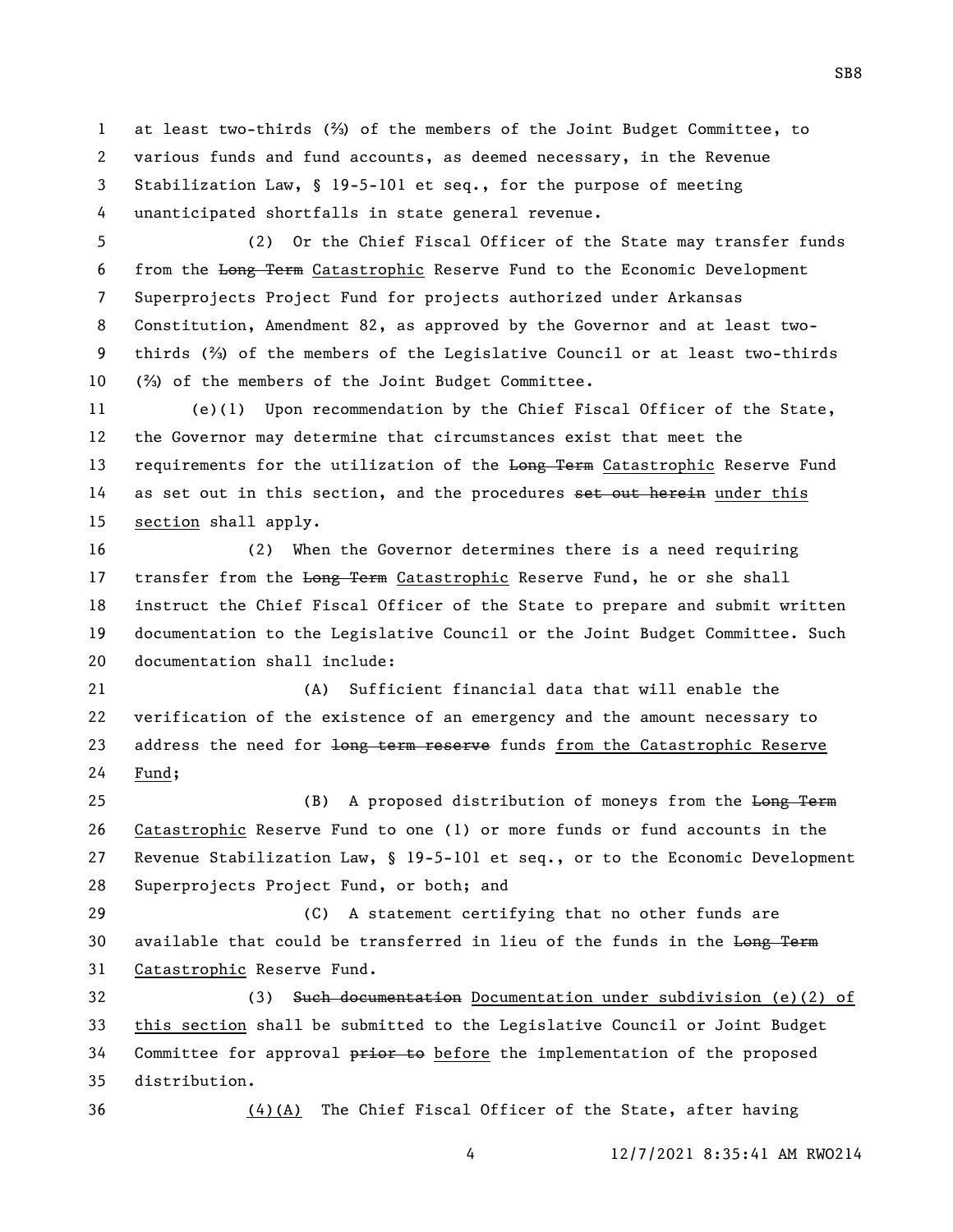sought and received prior approval of at least two-thirds (⅔) of the members of the Legislative Council or at least two-thirds (⅔) of the members of the Joint Budget Committee, shall cause the required transfers to be made on his or her books and on the books of the Treasurer of State and the Auditor of 5 State from the Long Term Catastrophic Reserve Fund to the appropriate funds and fund accounts in the Revenue Stabilization Law, § 19-5-101 et seq., or to the Economic Development Superprojects Project Fund, or both.

 (B) In no event shall the amounts transferred in any fiscal year to the funds and fund accounts in the Revenue Stabilization Law, § 19-5-101 et seq., by this section cause the general revenues to exceed the maximum allocations authorized in the Revenue Stabilization Law, § 19-5-101 et seq.

 (f) Determining the maximum amount of appropriation and general revenue funding for a state agency each fiscal year is the prerogative of the General Assembly. This is usually accomplished by delineating such maximums in the appropriation acts for a state agency and the general revenue allocations authorized for each fund and fund account by amendment to the Revenue Stabilization Law, § 19-5-101 et seq. Further, the General Assembly 19 has determined that creating the Long Term Catastrophic Reserve Fund and establishing the procedures for the transfer of funds to various funds and fund accounts in the Revenue Stabilization Law, § 19-5-101 et seq., or to the Economic Development Superprojects Project Fund, or both, provides for the efficient and effective operation of state government if a revenue shortfall is determined to exist. Therefore, it is both necessary and appropriate that the General Assembly maintain oversight by requiring prior approval of the Legislative Council or Joint Budget Committee as provided by this section. The requirement of approval by the Legislative Council or Joint Budget Committee is not a severable part of this section. If the requirement of approval by the Legislative Council or Joint Budget Committee is ruled unconstitutional by a court of competent jurisdiction, this entire section is void.

 $\{e\}$  During each fiscal year, after the provisions of  $\S$  19-5-1004(b)(2) are complied with, the Chief Fiscal Officer of the State shall replenish the Long Term Reserve Fund by transferring no more than fifty percent (50%) of the balance in the General Revenue Allotment Reserve Fund or an amount equal to all transfers made under this section during the fiscal year immediately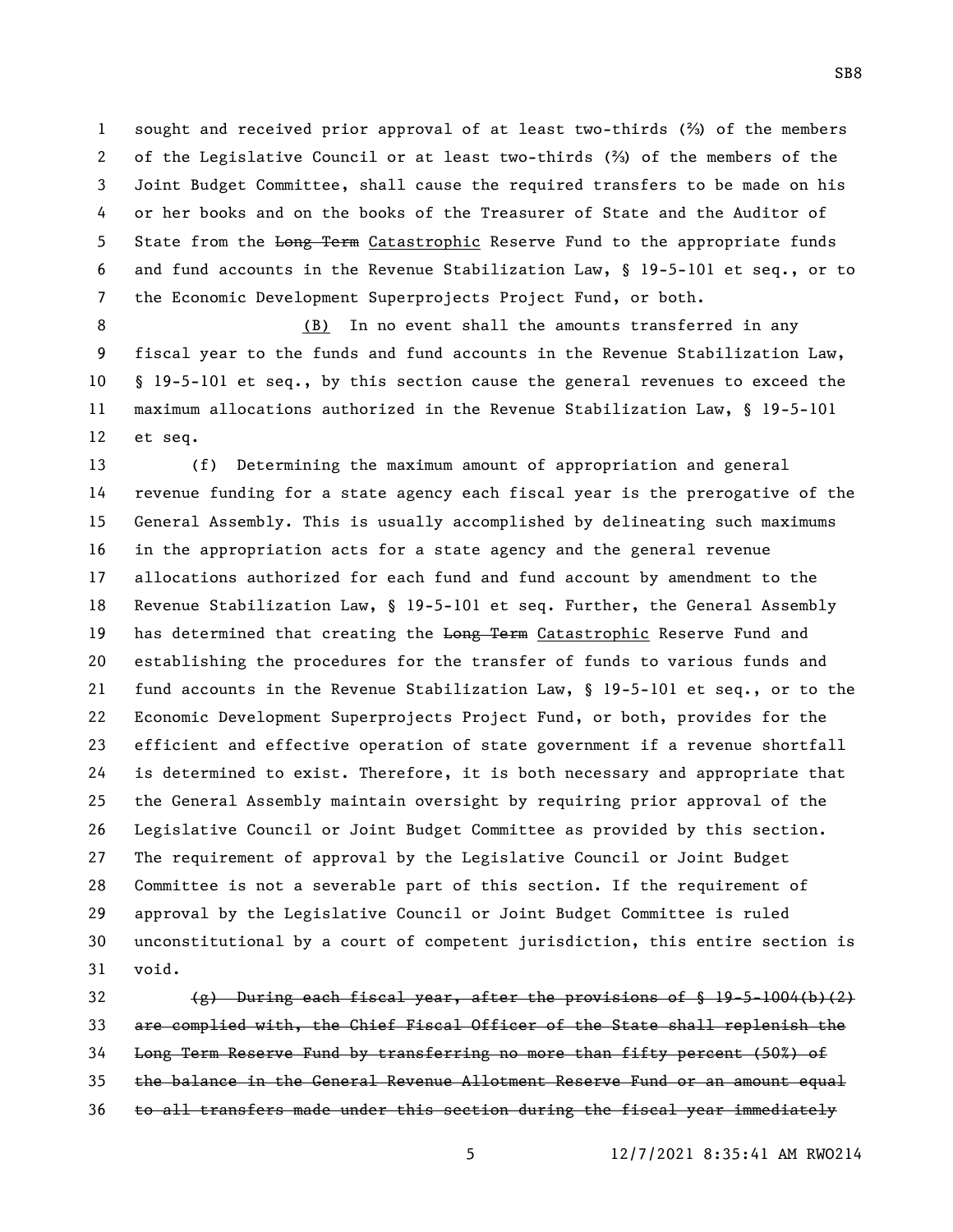preceding the fiscal year in which such replenishment is made under this section, whichever is less, to the Long Term Reserve Fund. SECTION 4. Arkansas Code § 26-26-310(b)(2)(D)(iii)(b), concerning the certification of the amount of property tax reduction, is amended to read as follows: (b) Except as provided in subdivision (b)(2)(D)(iii)(a) of this section, the revenues credited to the Property Tax Relief Trust Fund in excess of the amount determined under subdivision 10 (b)(2)(D)(ii) of this section shall be transferred from the Property Tax 11 Relief Trust Fund to the Long Term Catastrophic Reserve Fund. SECTION 5. Arkansas Code § 26-51-201(a), concerning the rate of tax levied on the income of individuals, trusts, and estates, is amended to read as follows: 16 (a) For tax years beginning on and after January 1, 2014, a  $A$  tax is 17 imposed upon, and with respect to, the entire income of every resident, individual, trust, or estate. The tax shall be levied, collected, and paid annually upon the entire net income as defined and computed in this chapter at the following rates, giving effect to the tax credits provided hereafter, in the manner set forth: 22 (1) On the first four thousand two hundred ninety-nine dollars  $(84,299)$  of net income or any part thereof, nine-tenths percent  $(0.9%)$ ; (2) On the next four thousand one hundred dollars (\$4,100) of 25 net income or any part thereof, two and five-tenths percent (2.5%); (3) On the next four thousand two hundred dollars (\$4,200) of 27 net income or any part thereof, three and five-tenths percent  $(3.5\%)$ ; 28 (4) On the next eight thousand four hundred dollars (\$8,400) of 29 net income or any part thereof, four and five-tenths percent  $(4.5%)$ ; (5) On the next fourteen thousand one hundred dollars (\$14,100) 31 of net income or any part thereof, six percent  $(6\%)$ ; (6) On net income of thirty-five thousand one hundred dollars  $(33, 100)$  and above, seven percent  $(7\%)$ ; (7) Every resident, individual, trust, or estate having net income greater than or equal to twenty-two thousand two hundred dollars (\$22,200), but less than or equal to seventy-nine thousand three hundred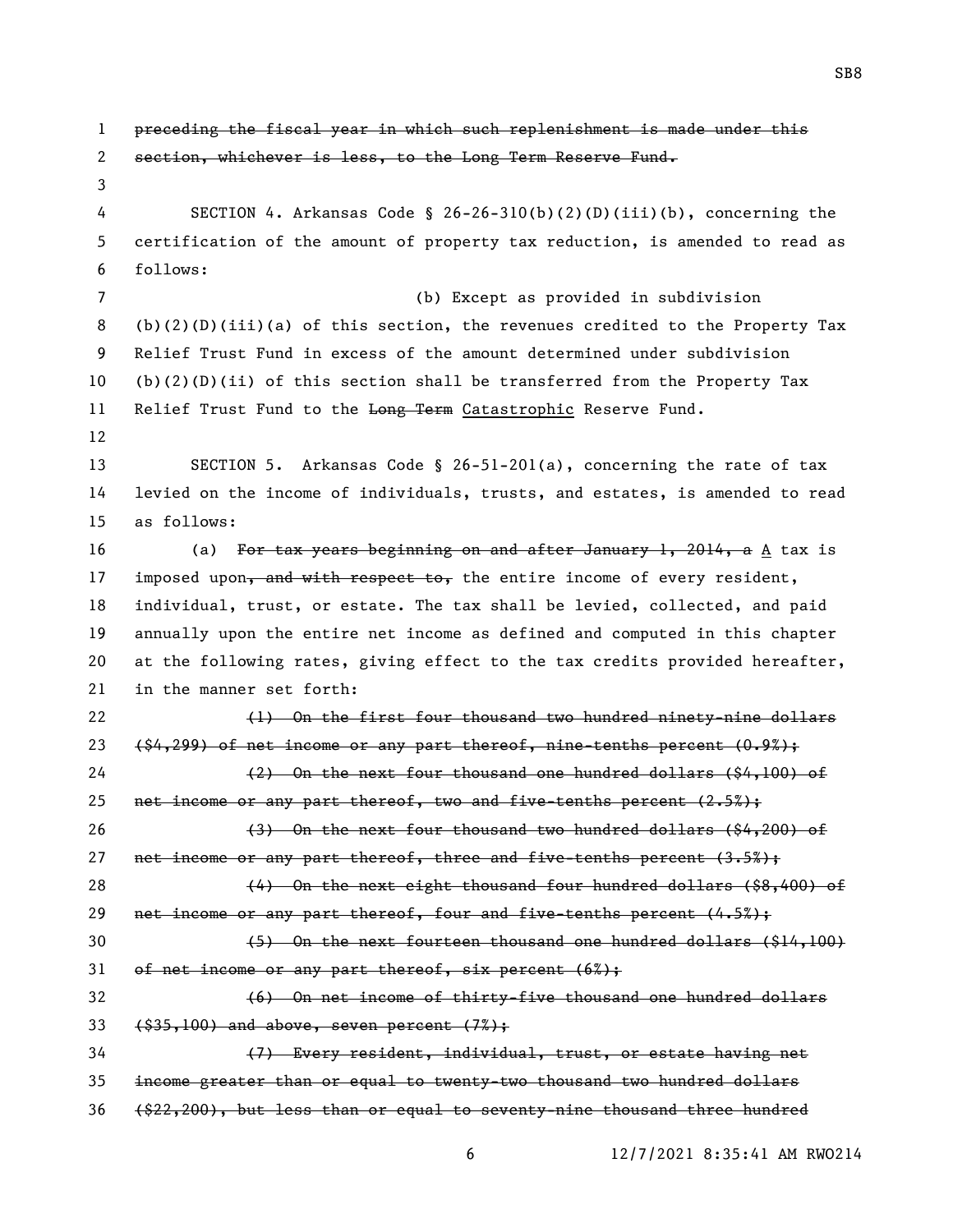dollars (\$79,300), shall determine the amount of income tax due under this subsection in accordance with the table set forth below: From Less Than or Equal To Rate  $\frac{1}{50}$   $\frac{1}{50}$   $\frac{1}{50}$   $\frac{1}{50}$   $\frac{1}{50}$   $\frac{1}{50}$   $\frac{1}{50}$   $\frac{1}{50}$   $\frac{1}{50}$   $\frac{1}{50}$   $\frac{1}{50}$   $\frac{1}{50}$   $\frac{1}{50}$   $\frac{1}{50}$   $\frac{1}{50}$   $\frac{1}{50}$   $\frac{1}{50}$   $\frac{1}{50}$   $\frac{1}{50}$   $\frac{1}{50}$  $6 \frac{\text{ }4,500}{\text{ }2.5\%}$  $\frac{1}{3.5\%}$   $\frac{1}{3.5\%}$  3.5%  $\frac{13,400}{4.5\%}$   $\frac{22,199}{4.5\%}$  $\frac{22}{37}$   $\frac{200}{37}$   $\frac{25}{37}$   $\frac{199}{37}$  $10 \quad \frac{1}{2}$  \$37,200  $\frac{1}{2}$  \$79,300  $\frac{1}{2}$  \$9% (8) Every resident, individual, trust, or estate having net income of less than twenty-two thousand two hundred dollars (\$22,200) shall determine the amount of income tax due under this subsection in accordance with the table set forth below: 16 From Eess Than or Equal To Rate  $18 \frac{1}{180}$   $18 \frac{1}{180}$   $18 \frac{1}{180}$   $18 \frac{1}{180}$   $18 \frac{1}{180}$   $18 \frac{1}{180}$   $18 \frac{1}{180}$   $18 \frac{1}{180}$   $18 \frac{1}{180}$   $18 \frac{1}{180}$   $18 \frac{1}{180}$   $18 \frac{1}{180}$   $18 \frac{1}{180}$   $18 \frac{1}{180}$   $18 \frac{1}{180}$   $18 \frac{1}{180$  $19 \quad \frac{64}{56} \quad \frac{1}{2\%}$  $\frac{1}{6}$   $\frac{13}{39}$   $\frac{13}{39}$   $\frac{13}{39}$   $\frac{13}{39}$   $\frac{13}{39}$   $\frac{13}{39}$   $\frac{13}{39}$   $\frac{13}{39}$   $\frac{13}{39}$   $\frac{13}{39}$   $\frac{13}{39}$   $\frac{13}{39}$   $\frac{13}{39}$   $\frac{13}{39}$   $\frac{13}{39}$   $\frac{13}{39}$   $\frac{13}{39}$   $\frac{$  $\frac{1}{24.4}$   $\frac{1}{24.4}$   $\frac{1}{24.4}$   $\frac{1}{24.4}$   $\frac{1}{24.4}$   $\frac{1}{24.4}$   $\frac{1}{24.4}$   $\frac{1}{24.4}$   $\frac{1}{24.4}$   $\frac{1}{24.4}$   $\frac{1}{24.4}$   $\frac{1}{24.4}$   $\frac{1}{24.4}$   $\frac{1}{24.4}$   $\frac{1}{24.4}$   $\frac{1}{24.4}$   $\frac{1}{24.4$  (9)(A) For the tax year beginning January 1, 2020, every resident, individual, trust, or estate having net income of more than seventy-nine thousand three hundred dollars (\$79,300) shall determine the amount of income tax due under this subsection in accordance with the table set forth below: 28 From Contract Contract Contract Contract Contract Contract Contract Contract Contract Contract Contract Contract Contract Contract Contract Contract Contract Contract Contract Contract Contract Contract Contract Contrac  $\frac{60}{30}$   $\frac{22}{30}$  $\frac{64,001}{4\%}$   $\frac{68,000}{4\%}$  $\frac{1}{5}$ ,  $\frac{1}{5}$ ,  $\frac{1}{5}$ ,  $\frac{1}{5}$ ,  $\frac{1}{5}$ ,  $\frac{1}{5}$ ,  $\frac{1}{5}$ ,  $\frac{1}{5}$ ,  $\frac{1}{5}$ ,  $\frac{1}{5}$ ,  $\frac{1}{5}$ ,  $\frac{1}{5}$ ,  $\frac{1}{5}$ ,  $\frac{1}{5}$ ,  $\frac{1}{5}$ ,  $\frac{1}{5}$ ,  $\frac{1}{5}$ ,  $\frac{1}{5}$ ,  $\frac{1}{5}$ ,  $\frac{1}{5}$  $33 \frac{$79,301}{}$  and above 6.6% (B) For tax years beginning on and after January 1, 2021, every resident, individual, trust, or estate having net income of more than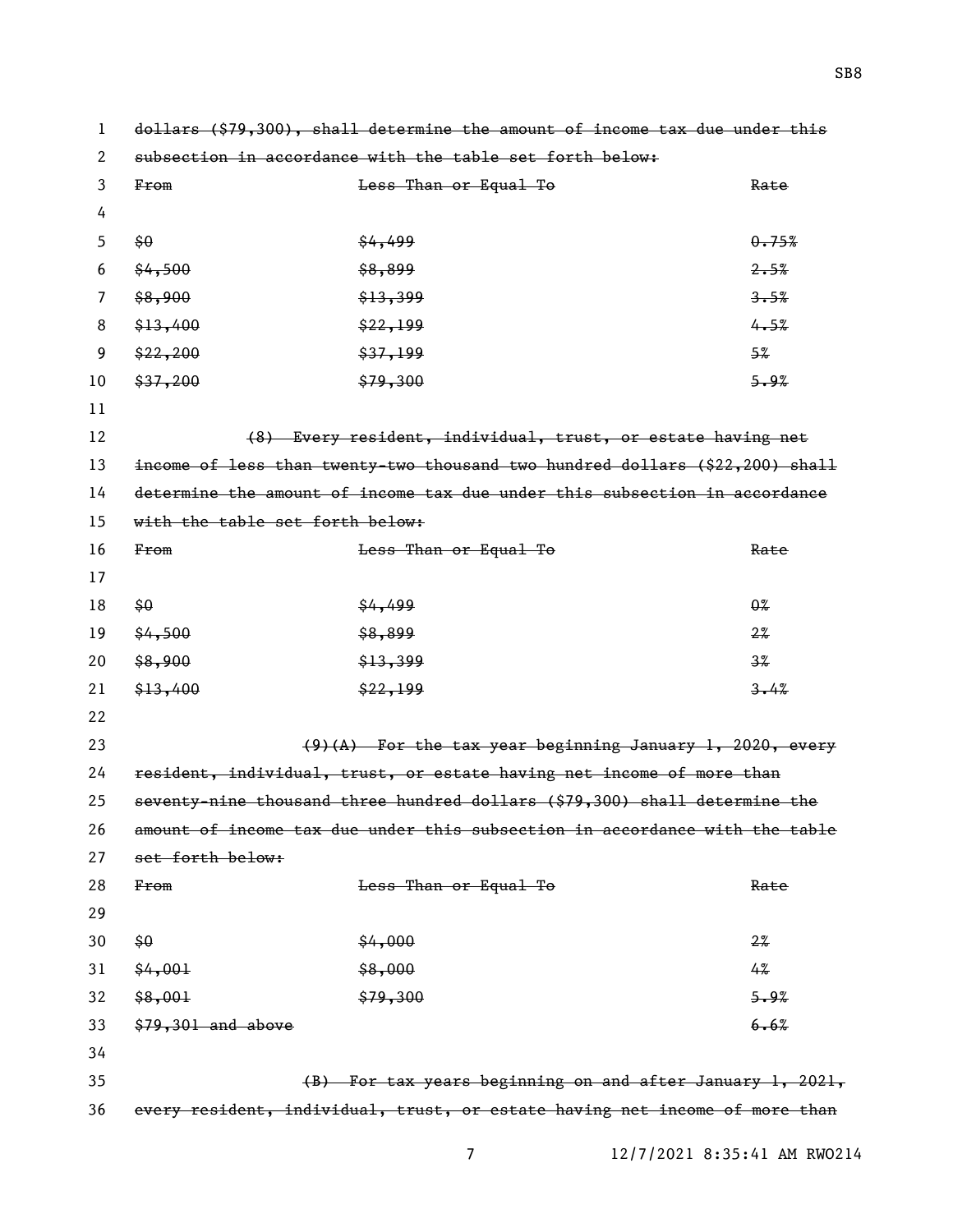| 1  | seventy-nine thousand three hundred dollars (\$79,300) shall determine the  |                                                                               |                |  |  |
|----|-----------------------------------------------------------------------------|-------------------------------------------------------------------------------|----------------|--|--|
| 2  | amount of income tax due under this subsection in accordance with the table |                                                                               |                |  |  |
| 3  | set forth below:                                                            |                                                                               |                |  |  |
| 4  | F <sub>rom</sub>                                                            | Less Than or Equal To                                                         | Rate           |  |  |
| 5  |                                                                             |                                                                               |                |  |  |
| 6  | \$0                                                                         | \$4,000                                                                       | $2\%$          |  |  |
| 7  | \$4,001                                                                     | \$8,000                                                                       | 4%             |  |  |
| 8  | $$8,001$ and above                                                          |                                                                               | 5.9%           |  |  |
| 9  |                                                                             |                                                                               |                |  |  |
| 10 |                                                                             | (10) Every resident, individual, trust, or estate having                      |                |  |  |
| 11 |                                                                             | net income of more than seventy-nine thousand three hundred dollars           |                |  |  |
| 12 |                                                                             | (\$79,300), but not more than eighty-four thousand six hundred dollars        |                |  |  |
| 13 |                                                                             | (\$84,600), shall reduce the amount of income tax due as determined under     |                |  |  |
| 14 |                                                                             | subdivision (a)(9) of this section by deducting a bracket adjustment amount   |                |  |  |
| 15 | in accordance with the table set forth below:                               |                                                                               |                |  |  |
| 16 | From                                                                        | Less Than or Equal To                                                         | Bracket-       |  |  |
| 17 |                                                                             |                                                                               | Adjustment     |  |  |
| 18 |                                                                             |                                                                               | Amount         |  |  |
| 19 |                                                                             |                                                                               |                |  |  |
| 20 | \$79,301                                                                    | \$80,300                                                                      | \$440          |  |  |
| 21 | \$80,301                                                                    | \$81,300                                                                      | \$340          |  |  |
| 22 | \$81,301                                                                    | \$82,500                                                                      | \$240          |  |  |
| 23 | \$82,501                                                                    | \$83,600                                                                      | \$140          |  |  |
| 24 | \$83,601                                                                    | \$84,600                                                                      | \$40           |  |  |
| 25 | \$84,601 and above                                                          |                                                                               | \$0            |  |  |
| 26 |                                                                             |                                                                               |                |  |  |
| 27 |                                                                             | $(1)$ (A) On and after January 1, 2022, every resident, individual,           |                |  |  |
| 28 |                                                                             | trust, or estate having net income less than or equal to eighty-four thousand |                |  |  |
| 29 |                                                                             | five hundred dollars (\$84,500) shall determine the amount of income tax due  |                |  |  |
| 30 | under this subsection in accordance with the table set forth below:         |                                                                               |                |  |  |
| 31 | From                                                                        | Less Than or Equal To                                                         | Rate           |  |  |
| 32 |                                                                             |                                                                               |                |  |  |
| 33 | \$0                                                                         | \$4,999                                                                       | $0\%$          |  |  |
| 34 | \$5,000                                                                     | \$9,999                                                                       | $2\%$          |  |  |
| 35 | \$10,000                                                                    | \$14,299                                                                      | $3\frac{8}{2}$ |  |  |
| 36 | \$14,300                                                                    | \$23,599                                                                      | 3.4%           |  |  |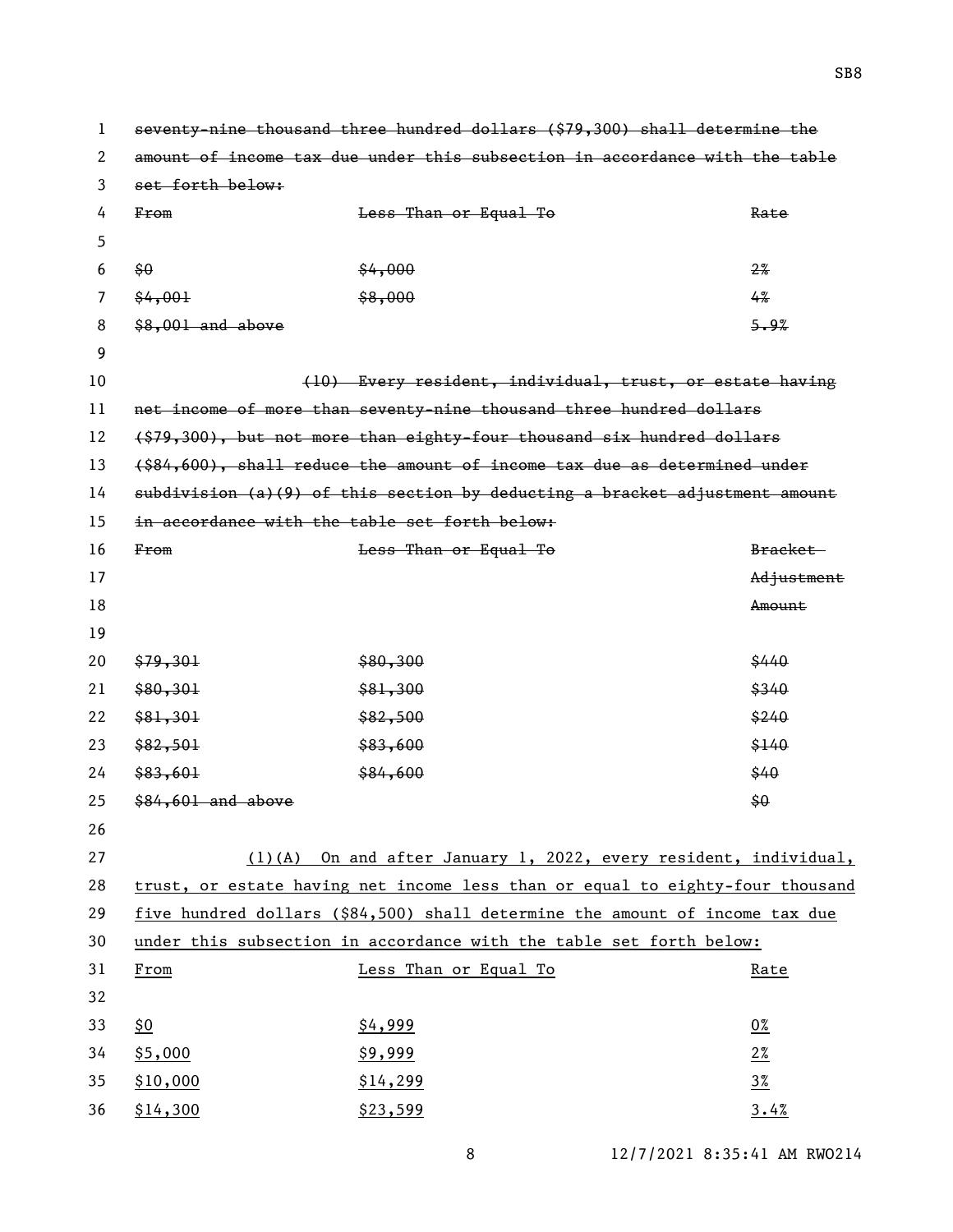| 1  | \$23,600          | \$39,699                                                                      | $5\%$          |
|----|-------------------|-------------------------------------------------------------------------------|----------------|
| 2  | \$39,700          | \$84,500                                                                      | 5.5%           |
| 3  |                   |                                                                               |                |
| 4  | (B)               | On and after January 1, 2022, every resident,                                 |                |
| 5  |                   | individual, trust, or estate having net income greater than eighty-four       |                |
| 6  |                   | thousand five hundred dollars (\$84,500) shall determine the amount of income |                |
| 7  |                   | tax due under this subsection in accordance with the table set forth below:   |                |
| 8  | From              | Less Than or Equal To                                                         | Rate           |
| 9  |                   |                                                                               |                |
| 10 | \$0               | \$4,300                                                                       | $2\%$          |
| 11 | \$4,301           | \$8,500                                                                       | 4%             |
| 12 | \$8,501 and above |                                                                               | 5.5%           |
| 13 |                   |                                                                               |                |
| 14 | (C)               | For tax years beginning on or after January 1, 2022,                          |                |
| 15 |                   | every resident, individual, trust, or estate having net income greater than   |                |
| 16 |                   | or equal to eighty-four thousand five hundred one dollars (\$84,501) but not  |                |
| 17 |                   | greater than ninety thousand six hundred dollars (\$90,600) shall reduce the  |                |
| 18 |                   | amount of income tax due as determined under subdivision $(a)(1)(B)$ of this  |                |
| 19 |                   | section by deducting a bracket adjustment amount in accordance with the table |                |
|    |                   |                                                                               |                |
| 20 | set forth below:  |                                                                               |                |
| 21 | From              | Less Than or Equal To                                                         | <b>Bracket</b> |
| 22 |                   |                                                                               | Adjustment     |
| 23 |                   |                                                                               | Amount         |
| 24 |                   |                                                                               |                |
| 25 | \$84,501          | \$84,600                                                                      | \$610          |
| 26 | \$84,601          | \$84,700                                                                      | \$600          |
| 27 | \$84,701          | \$84,800                                                                      | \$590          |
| 28 | \$84,801          | \$84,900                                                                      | \$580          |
| 29 | \$84,901          | \$85,000                                                                      | \$570          |
| 30 | \$85,001          | \$85,100                                                                      | \$560          |
| 31 | \$85,101          | \$85,200                                                                      | \$550          |
| 32 | \$85,201          | \$85,300                                                                      | \$540          |
| 33 | \$85,301          | \$85,400                                                                      | \$530          |
| 34 | \$85,401          | \$85,500                                                                      | \$520          |
| 35 | \$85,501          | \$85,600                                                                      | \$510          |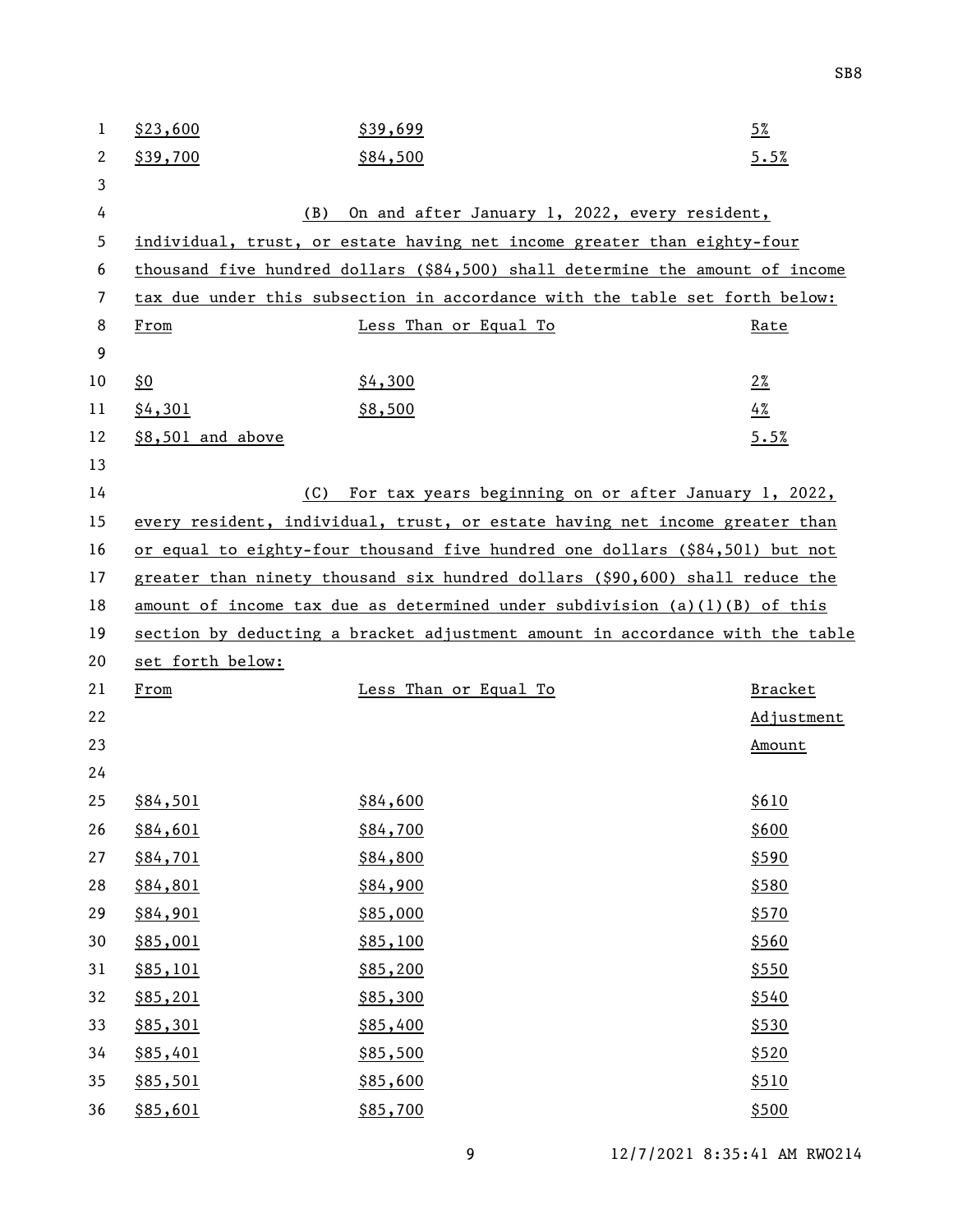| $\mathbf{1}$              | \$85,701        | \$85,800 | \$490        |
|---------------------------|-----------------|----------|--------------|
| $\sqrt{2}$                | \$85,801        | \$85,900 | \$480        |
| $\ensuremath{\mathsf{3}}$ | \$85,901        | \$86,000 | \$470        |
| 4                         | \$86,001        | \$86,100 | \$460        |
| $\mathfrak s$             | \$86,101        | \$86,200 | \$450        |
| 6                         | \$86,201        | \$86,300 | \$440        |
| 7                         | \$86,301        | \$86,400 | \$430        |
| 8                         | \$86,401        | \$86,500 | \$420        |
| 9                         | \$86,501        | \$86,600 | \$410        |
| 10                        | \$86,601        | \$86,700 | \$400        |
| 11                        | \$86,701        | \$86,800 | \$390        |
| 12                        | \$86,801        | \$86,900 | \$380        |
| 13                        | \$86,901        | \$87,000 | \$370        |
| 14                        | \$87,001        | \$87,100 | \$360        |
| 15                        | \$87,101        | \$87,200 | \$350        |
| 16                        | \$87,201        | \$87,300 | \$340        |
| 17                        | \$87,301        | \$87,400 | \$330        |
| 18                        | \$87,401        | \$87,500 | \$320        |
| 19                        | \$87,501        | \$87,600 | <u>\$310</u> |
| 20                        | \$87,601        | \$87,700 | \$300        |
| 21                        | \$87,701        | \$87,800 | \$290        |
| 22                        | \$87,801        | \$87,900 | \$280        |
| 23                        | \$87,901        | \$88,000 | \$270        |
| 24                        | \$88,001        | \$88,100 | \$260        |
| 25                        | <u>\$88,101</u> | \$88,200 | \$250        |
| 26                        | \$88,201        | \$88,300 | \$240        |
| 27                        | \$88,301        | \$88,400 | \$230        |
| 28                        | \$88,401        | \$88,500 | \$220        |
| 29                        | \$88,501        | \$88,600 | \$210        |
| 30                        | \$88,601        | \$88,700 | \$200        |
| 31                        | \$88,701        | \$88,800 | \$190        |
| 32                        | \$88,801        | \$88,900 | \$180        |
| 33                        | \$88,901        | \$89,000 | \$170        |
| 34                        | \$89,001        | \$89,100 | \$160        |
| 35                        | \$89,101        | \$89,200 | \$150        |
| 36                        | \$89,201        | \$89,300 | \$140        |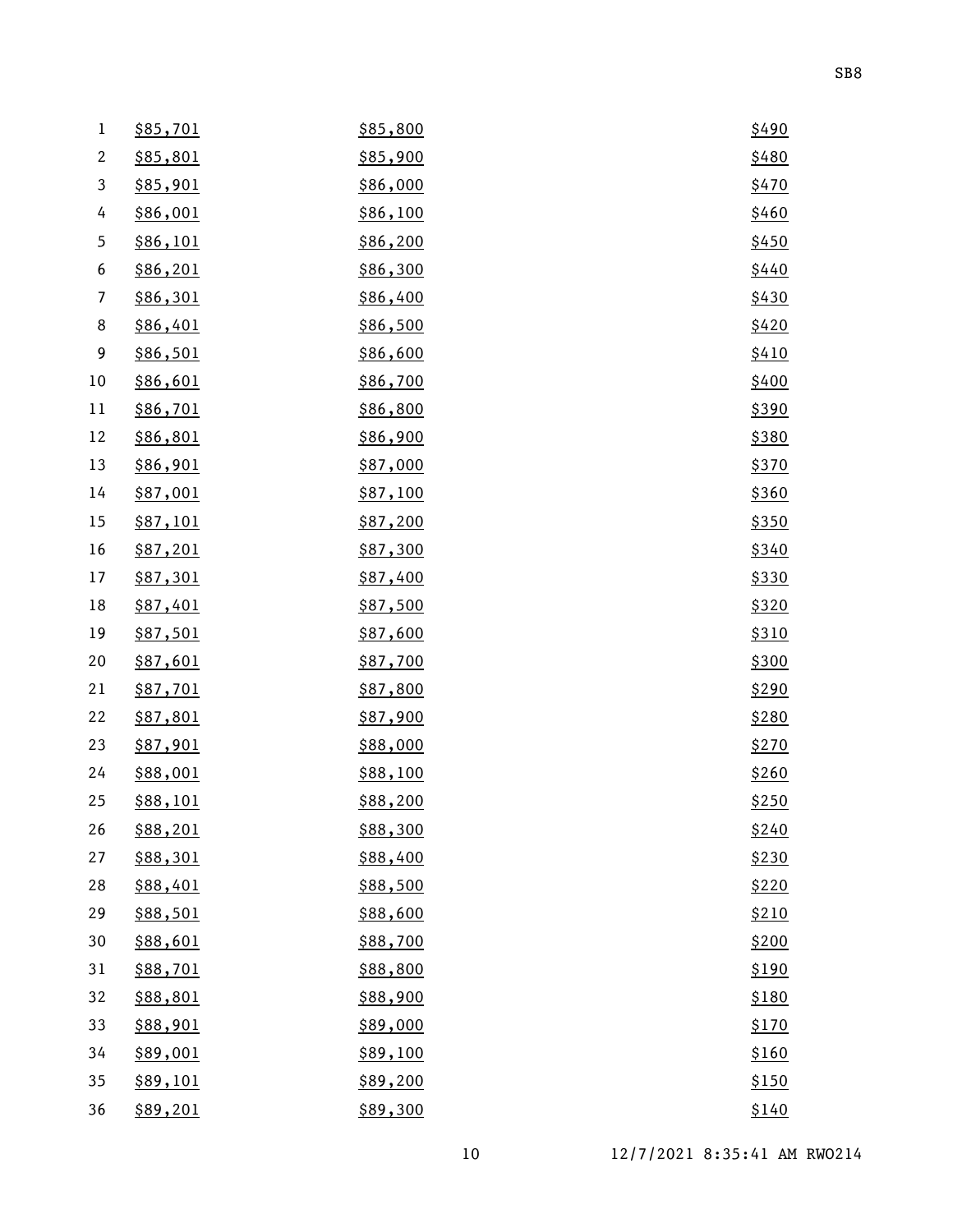| $\mathbf{1}$   | \$89,301        | \$89,400                                                                      | \$130      |
|----------------|-----------------|-------------------------------------------------------------------------------|------------|
| $\mathbf{2}$   | \$89,401        | \$89,500                                                                      | \$120      |
| 3              | \$89,501        | \$89,600                                                                      | \$110      |
| 4              | \$89,601        | \$89,700                                                                      | \$100      |
| 5              | \$89,701        | \$89,800                                                                      | \$90       |
| 6              | \$89,801        | \$89,900                                                                      | \$80       |
| $\overline{7}$ | \$89,901        | \$90,000                                                                      | \$70       |
| 8              | \$90,001        | \$90,100                                                                      | \$60       |
| 9              | \$90,101        | \$90,200                                                                      | \$50       |
| 10             | \$90,201        | \$90,300                                                                      | \$40       |
| 11             | \$90,301        | \$90,400                                                                      | \$30       |
| 12             | \$90,401        | \$90,500                                                                      | \$20       |
| 13             | \$90,501        | \$90,600                                                                      | \$10       |
| 14             | \$90,601 and up |                                                                               | <u>\$0</u> |
| 15             |                 |                                                                               |            |
| 16             |                 | (2)(A) On and after January 1, 2023, every resident, individual,              |            |
| 17             |                 | trust, or estate having net income less than or equal to eighty-four thousand |            |
| 18             |                 | five hundred dollars (\$84,500) shall determine the amount of income tax due  |            |
|                |                 |                                                                               |            |
| 19             |                 | under this subsection in accordance with the table set forth below:           |            |
| 20             | From            | Less Than or Equal To                                                         | Rate       |
| 21             |                 |                                                                               |            |
| 22             | \$0             | \$4,999                                                                       | $0\%$      |
| 23             | \$5,000         | \$9,999                                                                       | $2\%$      |
| 24             | \$10,000        | \$14,299                                                                      | $3\%$      |
| 25             | \$14,300        | \$23,599                                                                      | 3.4%       |
| 26             | \$23,600        | \$39,699                                                                      | $5\%$      |
| 27             | \$39,700        | \$84,500                                                                      | 5.3%       |
| 28             |                 |                                                                               |            |
| 29             | (B)             | On and after January 1, 2023, every resident,                                 |            |
| 30             |                 | individual, trust, or estate having net income greater than eighty-four       |            |
| 31             |                 | thousand five hundred dollars (\$84,500) shall determine the amount of income |            |
| 32             |                 | tax due under this subsection in accordance with the table set forth below:   |            |
| 33             | From            | Less Than or Equal To                                                         | Rate       |
| 34             |                 |                                                                               |            |
| 35             | \$0             | \$4,300                                                                       | $2\%$      |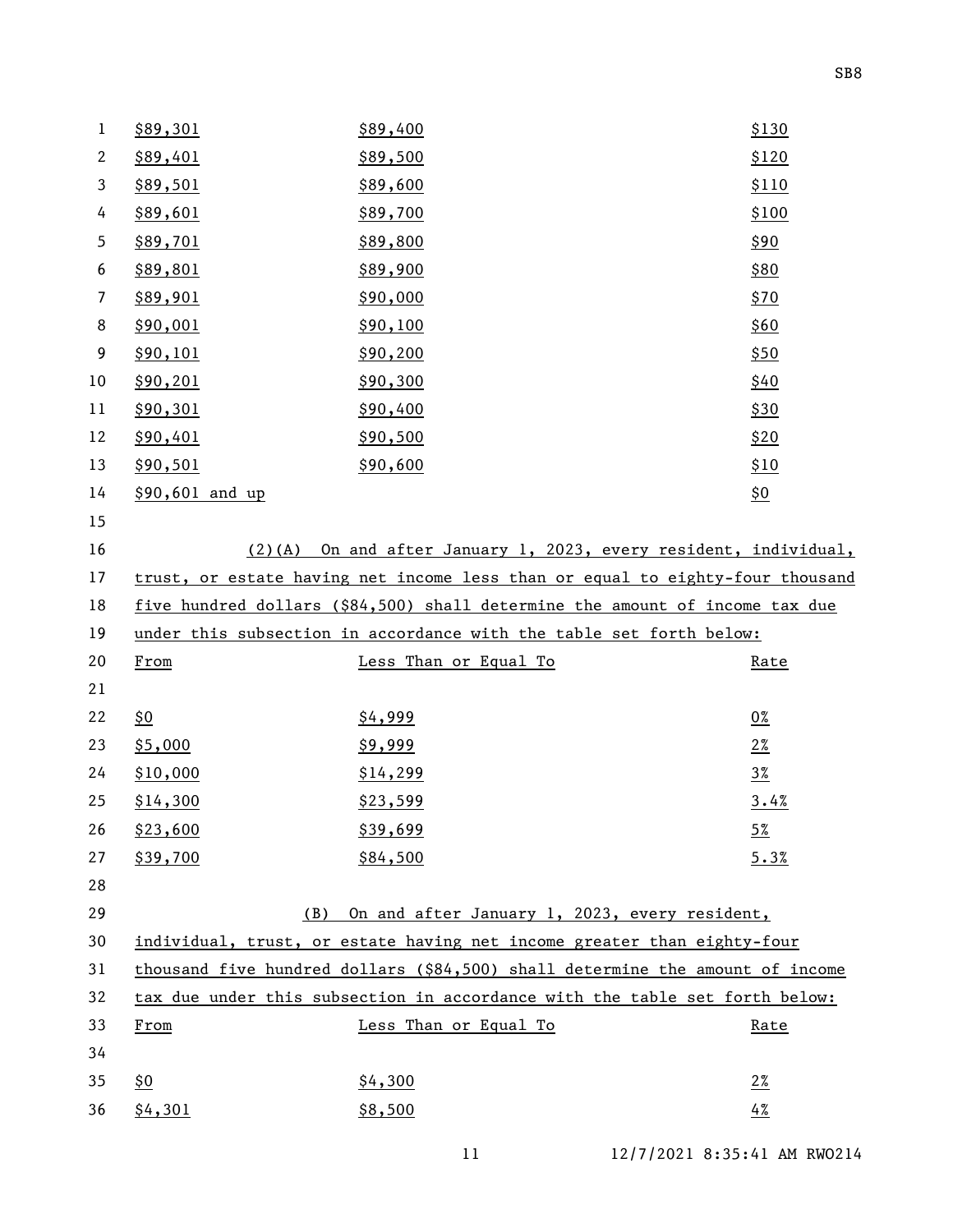| $\mathbf 1$    | \$8,501 and above |                                                                              | 5.3%       |
|----------------|-------------------|------------------------------------------------------------------------------|------------|
| $\mathbf{2}$   |                   |                                                                              |            |
| 3              | (C)               | For tax years beginning on or after January 1, 2023,                         |            |
| 4              |                   | every resident, individual, trust, or estate having net income greater than  |            |
| 5              |                   | or equal to eighty-four thousand five hundred one dollars (\$84,501) but not |            |
| 6              |                   | greater than ninety thousand dollars (\$90,000) shall reduce the amount of   |            |
| $\overline{7}$ |                   | income tax due as determined under subdivision (a)(2)(B) of this section by  |            |
| 8              |                   | deducting a bracket adjustment amount in accordance with the table set forth |            |
| 9              | below:            |                                                                              |            |
| 10             | From              | Less Than or Equal To                                                        | Bracket    |
| 11             |                   |                                                                              | Adjustment |
| 12             |                   |                                                                              | Amount     |
| 13             |                   |                                                                              |            |
| 14             | \$84,501          | \$84,600                                                                     | \$548      |
| 15             | \$84,601          | \$84,700                                                                     | \$538      |
| 16             | \$84,701          | \$84,800                                                                     | \$528      |
| 17             | \$84,801          | \$84,900                                                                     | \$518      |
| 18             | \$84,901          | \$85,000                                                                     | \$508      |
| 19             | \$85,001          | \$85,100                                                                     | \$498      |
| 20             | \$85,101          | \$85,200                                                                     | \$488      |
| 21             | \$85,201          | \$85,300                                                                     | \$478      |
| 22             | \$85,301          | \$85,400                                                                     | \$468      |
| 23             | \$85,401          | \$85,500                                                                     | \$458      |
| 24             | \$85,501          | \$85,600                                                                     | \$448      |
| 25             | \$85,601          | \$85,700                                                                     | \$438      |
| 26             | <u>\$85,701</u>   | \$85,800                                                                     | \$428      |
| 27             | \$85,801          | \$85,900                                                                     | \$418      |
| 28             | \$85,901          | \$86,000                                                                     | \$408      |
| 29             | \$85,001          | \$86,100                                                                     | \$398      |
| 30             | \$86,101          | \$86,200                                                                     | \$388      |
| 31             | \$86,201          | \$86,300                                                                     | \$378      |
| 32             | \$86,301          | \$86,400                                                                     | \$368      |
| 33             | \$86,401          | \$86,500                                                                     | \$358      |
| 34             | \$86,501          | \$86,600                                                                     | \$348      |
| 35             | \$86,601          | \$86,700                                                                     | \$338      |
| 36             | \$86,701          | \$86,800                                                                     | \$328      |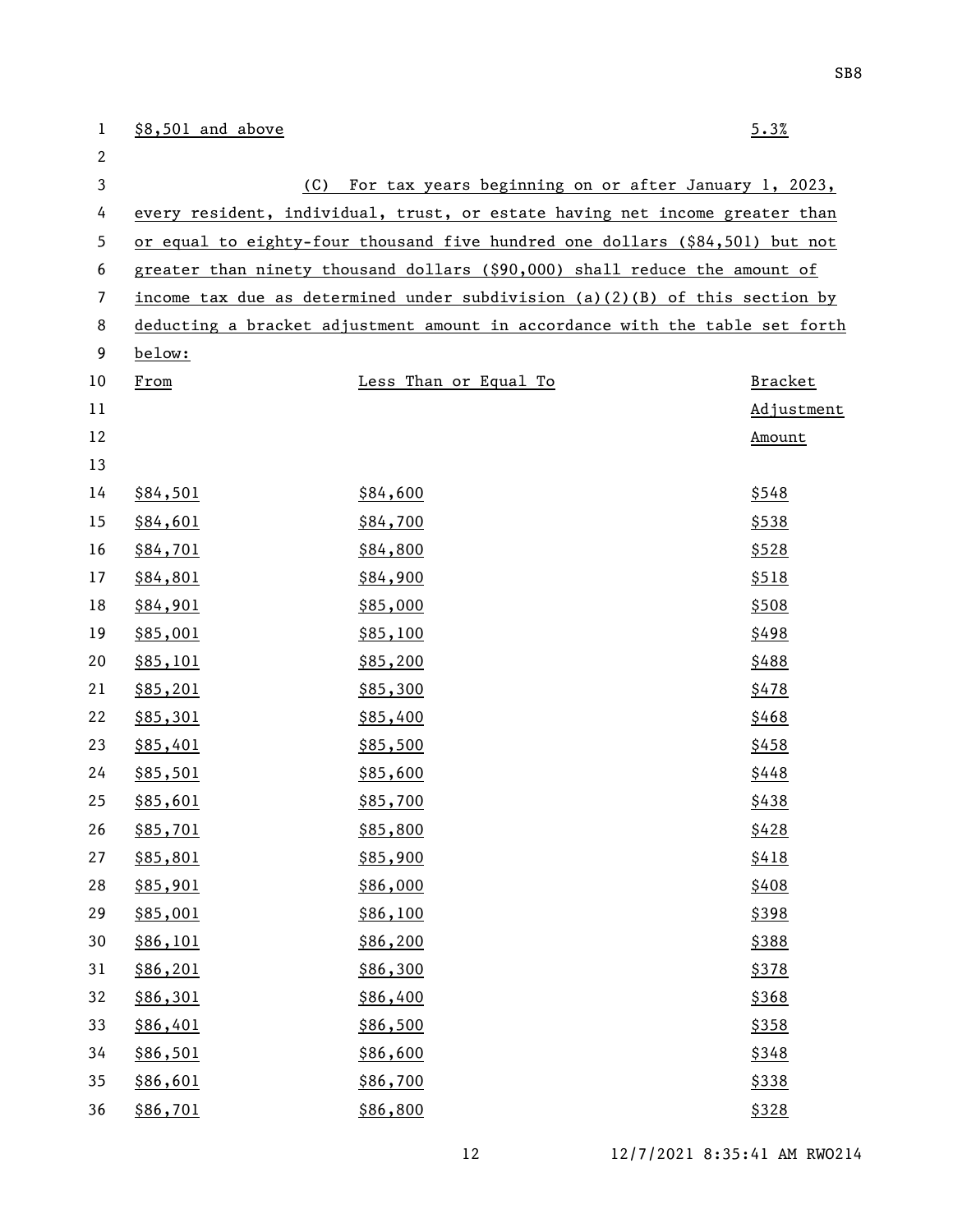| $\,1$          | \$86,801        | \$86,900                                                                      | \$318             |
|----------------|-----------------|-------------------------------------------------------------------------------|-------------------|
| $\mathbf{2}$   | \$86,901        | \$87,000                                                                      | \$308             |
| 3              | \$87,001        | \$87,100                                                                      | \$298             |
| 4              | <u>\$87,101</u> | \$87,200                                                                      | \$288             |
| 5              | \$87,201        | \$87,300                                                                      | \$278             |
| 6              | <u>\$87,301</u> | \$87,400                                                                      | \$268             |
| $\overline{7}$ | \$87,401        | \$87,500                                                                      | \$258             |
| $\,8\,$        | \$87,501        | \$87,600                                                                      | \$248             |
| 9              | \$87,601        | \$87,700                                                                      | \$238             |
| 10             | <u>\$87,701</u> | \$87,800                                                                      | \$228             |
| 11             | \$87,801        | \$87,900                                                                      | \$218             |
| 12             | \$87,901        | \$88,000                                                                      | \$208             |
| 13             | \$88,001        | \$88,100                                                                      | \$198             |
| 14             | \$88,101        | \$88,200                                                                      | \$188             |
| 15             | \$88,201        | \$88,300                                                                      | \$178             |
| 16             | \$88,301        | \$88,400                                                                      | \$168             |
| 17             | \$88,401        | \$88,500                                                                      | \$158             |
| 18             | \$88,501        | \$88,600                                                                      | \$148             |
| 19             | \$88,601        | \$88,700                                                                      | \$138             |
| 20             | \$88,701        | \$88,800                                                                      | \$128             |
| 21             | \$88,801        | \$88,900                                                                      | \$118             |
| 22             | \$88,901        | \$89,000                                                                      | \$108             |
| 23             | \$89,001        | \$89,100                                                                      | \$98              |
| 24             | \$89,101        | \$89,200                                                                      | \$88              |
| 25             | \$89,201        | \$89,300                                                                      | \$78              |
| 26             | \$89,301        | \$89,400                                                                      | \$68              |
| 27             | \$89,401        | \$89,500                                                                      | \$58              |
| 28             | \$89,501        | \$89,600                                                                      | \$48              |
| 29             | \$89,601        | \$89,700                                                                      | \$38              |
| 30             | \$89,701        | \$89,800                                                                      | \$28              |
| 31             | \$89,801        | \$89,900                                                                      | \$18              |
| 32             | \$89,901        | \$90,000                                                                      | $\underline{\$8}$ |
| 33             | \$90,001 and up |                                                                               | $\underline{\$0}$ |
| 34             |                 |                                                                               |                   |
| 35             | $(3)$ (A)       | On and after January 1, 2024, every resident, individual,                     |                   |
| 36             |                 | trust, or estate having net income less than or equal to eighty-four thousand |                   |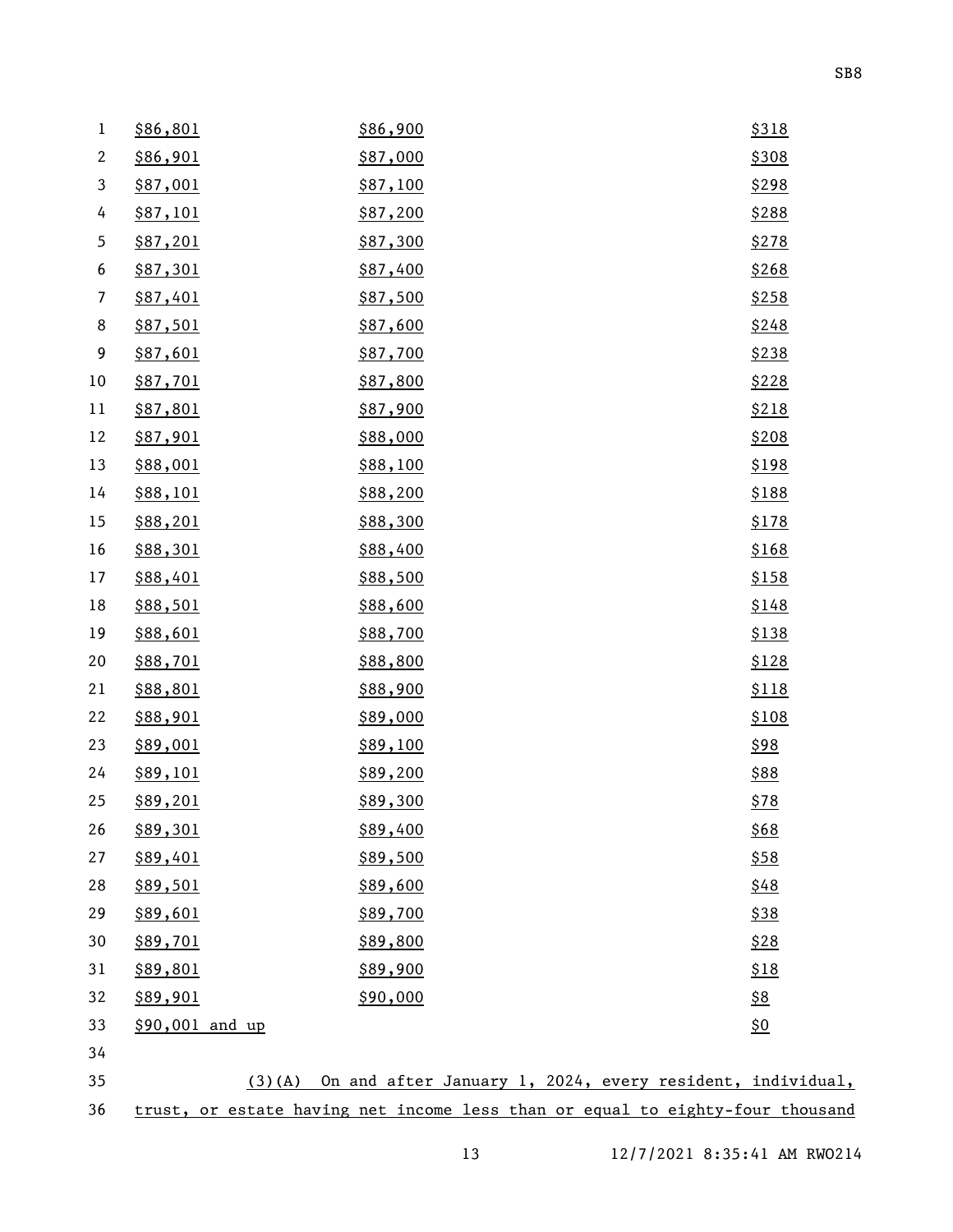| 1            |                                                                     | five hundred dollars (\$84,500) shall determine the amount of income tax due   |                |
|--------------|---------------------------------------------------------------------|--------------------------------------------------------------------------------|----------------|
| $\mathbf{2}$ | under this subsection in accordance with the table set forth below: |                                                                                |                |
| 3            | From                                                                | Less Than or Equal To                                                          | Rate           |
| 4            |                                                                     |                                                                                |                |
| 5            | <u>\$0</u>                                                          | \$4,999                                                                        | $0\%$          |
| 6            | \$5,000                                                             | \$9,999                                                                        | $2\%$          |
| 7            | \$10,000                                                            | \$14,299                                                                       | $3\frac{8}{2}$ |
| 8            | \$14,300                                                            | \$23,599                                                                       | 3.4%           |
| 9            | \$23,600                                                            | \$39,699                                                                       | $5\%$          |
| 10           | \$39,700                                                            | \$84,500                                                                       | 5.1%           |
| 11           |                                                                     |                                                                                |                |
| 12           | (B)                                                                 | On and after January 1, 2024, every resident,                                  |                |
| 13           |                                                                     | individual, trust, or estate having net income greater than eighty-four        |                |
| 14           |                                                                     | thousand five hundred dollars (\$84,500) shall determine the amount of income  |                |
| 15           |                                                                     | tax due under this subsection in accordance with the table set forth below:    |                |
| 16           | From                                                                | Less Than or Equal To                                                          | Rate           |
| 17           |                                                                     |                                                                                |                |
| 18           | \$0                                                                 | \$4,300                                                                        | $2\%$          |
| 19           | \$4,301                                                             | \$8,500                                                                        | 4%             |
| 20           | \$8,501 and above                                                   |                                                                                | 5.1%           |
| 21           |                                                                     |                                                                                |                |
| 22           | (C)                                                                 | For tax years beginning on or after January 1, 2024,                           |                |
| 23           |                                                                     | every resident, individual, trust, or estate having net income greater than    |                |
| 24           |                                                                     | or equal to eighty-four thousand five hundred one dollars (\$84,501) but not   |                |
| 25           |                                                                     | greater than eighty-nine thousand four hundred dollars (\$89,400) shall reduce |                |
| 26           |                                                                     | the amount of income tax due as determined under subdivision $(a)(3)(B)$ of    |                |
| 27           |                                                                     | this section by deducting a bracket adjustment amount in accordance with the   |                |
| 28           | table set forth below:                                              |                                                                                |                |
| 29           | From                                                                | Less Than or Equal To                                                          | <b>Bracket</b> |
| 30           |                                                                     |                                                                                | Adjustment     |
| 31           |                                                                     |                                                                                | Amount         |
| 32           |                                                                     |                                                                                |                |
| 33           | \$84,501                                                            | \$84,600                                                                       | \$485          |
| 34           | \$84,601                                                            | \$84,700                                                                       | \$475          |
| 35           | \$84,701                                                            | \$84,800                                                                       | \$465          |
| 36           | \$84,801                                                            | \$84,900                                                                       | \$455          |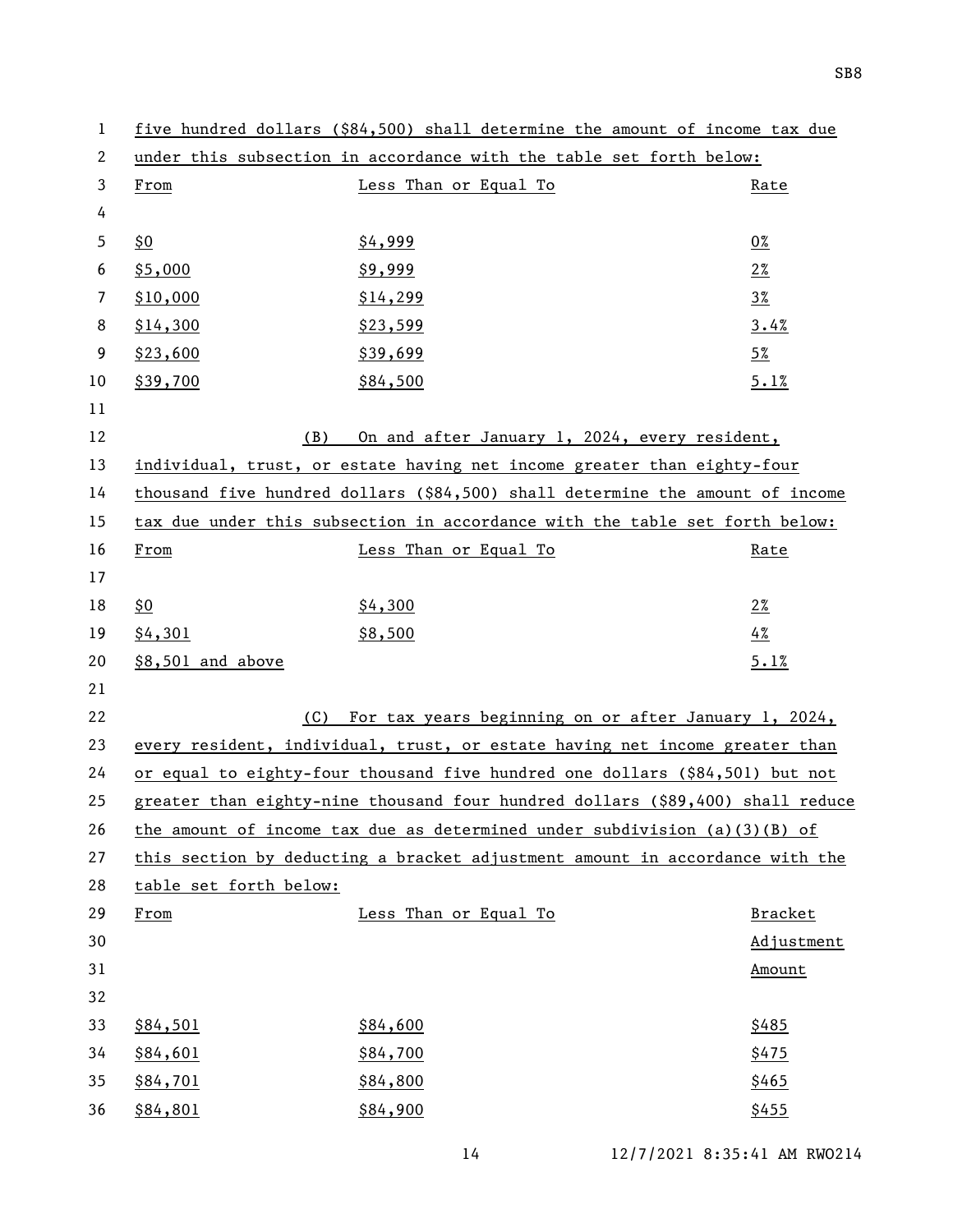| $\,1$                    | \$84,901 | \$85,000 | \$445        |
|--------------------------|----------|----------|--------------|
| $\mathbf{2}$             | \$85,001 | \$85,100 | \$435        |
| $\mathfrak{Z}$           | \$85,101 | \$85,200 | \$425        |
| 4                        | \$85,201 | \$85,300 | \$415        |
| $\mathfrak s$            | \$85,301 | \$85,400 | \$405        |
| 6                        | \$85,401 | \$85,500 | \$395        |
| $\overline{\phantom{a}}$ | \$85,501 | \$85,600 | \$385        |
| $\,8\,$                  | \$85,601 | \$85,700 | \$375        |
| 9                        | \$85,701 | \$85,800 | \$365        |
| 10                       | \$85,801 | \$85,900 | \$355        |
| 11                       | \$85,901 | \$86,000 | \$345        |
| 12                       | \$86,001 | \$86,100 | \$335        |
| 13                       | \$86,101 | \$86,200 | \$325        |
| 14                       | \$86,201 | \$86,300 | \$315        |
| 15                       | \$86,301 | \$86,400 | \$305        |
| 16                       | \$86,401 | \$86,500 | \$295        |
| 17                       | \$86,501 | \$86,600 | \$285        |
| 18                       | \$86,601 | \$86,700 | \$275        |
| 19                       | \$86,701 | \$86,800 | \$265        |
| 20                       | \$86,801 | \$86,900 | \$255        |
| 21                       | \$86,901 | \$87,000 | \$245        |
| 22                       | \$87,001 | \$87,100 | \$235        |
| 23                       | \$87,101 | \$87,200 | \$225        |
| 24                       | \$87,201 | \$87,300 | \$215        |
| 25                       | \$87,301 | \$87,400 | \$205        |
| 26                       | \$87,401 | \$87,500 | <u>\$195</u> |
| 27                       | \$87,501 | \$87,600 | \$185        |
| 28                       | \$87,601 | \$87,700 | \$175        |
| 29                       | \$87,701 | \$87,800 | \$165        |
| 30                       | \$87,801 | \$87,900 | \$155        |
| 31                       | \$87,901 | \$88,000 | \$145        |
| 32                       | \$88,001 | \$88,100 | \$135        |
| 33                       | \$88,101 | \$88,200 | \$125        |
| 34                       | \$88,201 | \$88,300 | \$115        |
| 35                       | \$88,301 | \$88,400 | \$105        |
| 36                       | \$88,401 | \$88,500 | \$95         |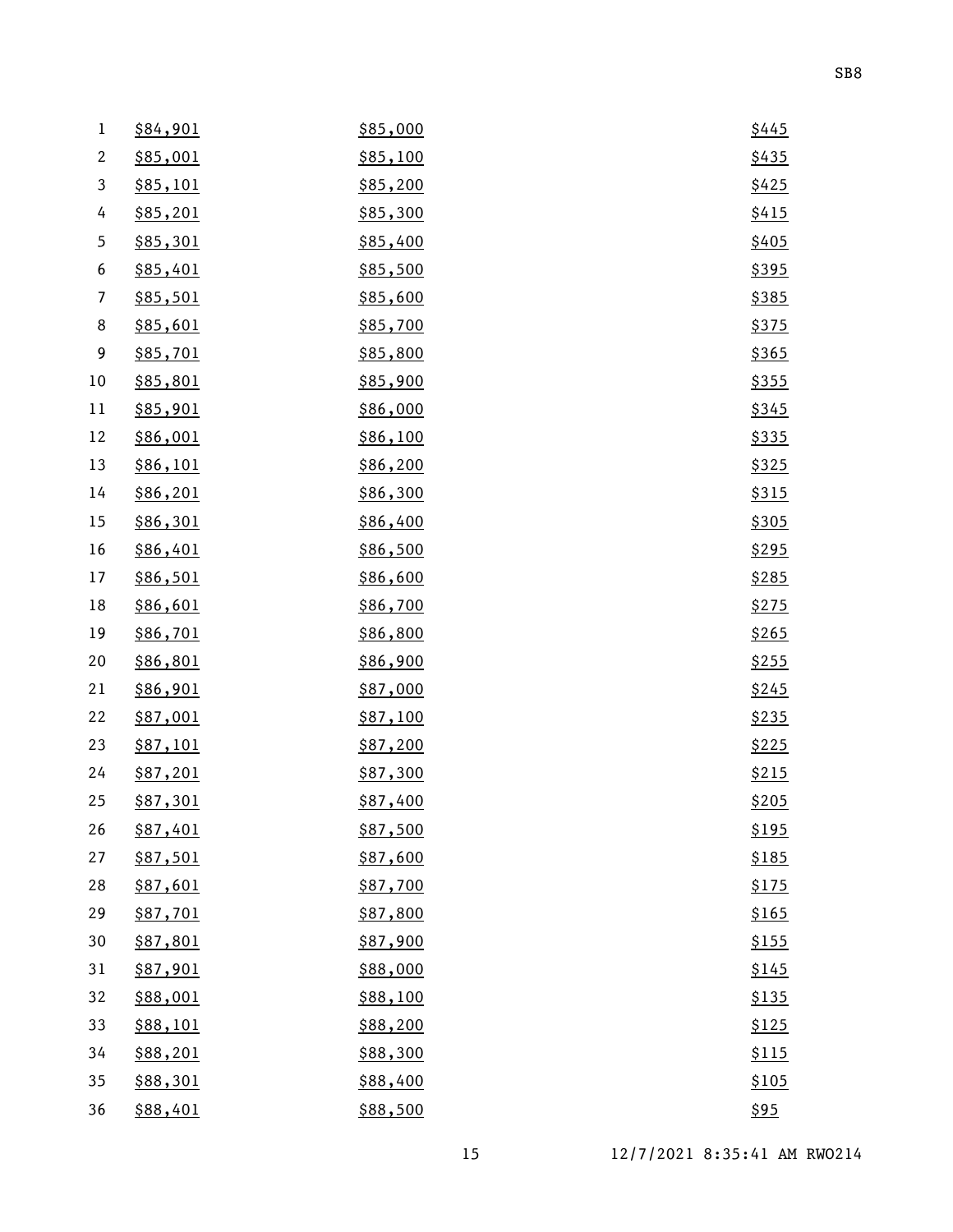| $\mathbf{1}$ | \$88,501                                     | \$88,600                                                                      | \$85              |
|--------------|----------------------------------------------|-------------------------------------------------------------------------------|-------------------|
| 2            | \$88,601                                     | \$88,700                                                                      | \$75              |
| 3            | \$88,701                                     | \$88,800                                                                      | \$65              |
| 4            | \$88,801                                     | \$88,900                                                                      | \$55              |
| 5            | \$88,901                                     | \$89,000                                                                      | \$45              |
| 6            | \$89,001                                     | \$89,100                                                                      | \$35              |
| 7            | \$89,101                                     | \$89,200                                                                      | \$25              |
| 8            | \$89,201                                     | \$89,300                                                                      | \$15              |
| 9            | \$89,301                                     | \$89,400                                                                      | $\frac{55}{5}$    |
| 10           | \$89,401 and up                              |                                                                               | $\underline{\$0}$ |
| 11           |                                              |                                                                               |                   |
| 12           | (D)                                          | If, on or after July 1, 2022, but before January 1,                           |                   |
| 13           |                                              | 2024, funds are transferred from the Catastrophic Reserve Fund, then:         |                   |
| 14           |                                              | (i) Subdivisions (a)(3)(A)-(C) and (a)(4)(A)-(C) of                           |                   |
| 15           | this section shall not take effect; and      |                                                                               |                   |
| 16           |                                              | (ii) For tax years beginning on and after January 1,                          |                   |
| 17           |                                              | 2024, every resident, individual, trust, or estate shall determine the amount |                   |
| 18           |                                              | of income tax due under this subsection in accordance with the tables set     |                   |
| 19           | forth in subdivision (a)(2) of this section. |                                                                               |                   |
| 20           |                                              | (4)(A) On and after January 1, 2025, every resident, individual,              |                   |
| 21           |                                              | trust, or estate having net income less than or equal to eighty-four thousand |                   |
| 22           |                                              | five hundred dollars (\$84,500) shall determine the amount of income tax due  |                   |
| 23           |                                              | under this subsection in accordance with the table set forth below:           |                   |
| 24           | From                                         | Less Than or Equal To                                                         | <u>Rate</u>       |
| 25           |                                              |                                                                               |                   |
| 26           | <u>\$0</u>                                   | \$4,999                                                                       | $0\%$             |
| 27           | \$5,000                                      | \$9,999                                                                       | $2\%$             |
| 28           | \$10,000                                     | \$14,299                                                                      | $3\%$             |
| 29           | \$14,300                                     | \$23,599                                                                      | 3.4%              |
| 30           | \$23,600                                     | \$84,500                                                                      | 4.9%              |
| 31           |                                              |                                                                               |                   |
| 32           | (B)                                          | On and after January 1, 2025, every resident,                                 |                   |
| 33           |                                              | individual, trust, or estate having net income greater than eighty-four       |                   |
| 34           |                                              | thousand five hundred dollars (\$84,500) shall determine the amount of income |                   |
| 35           |                                              | tax due under this subsection in accordance with the table set forth below:   |                   |
| 36           | From                                         | Less Than or Equal To                                                         | Rate              |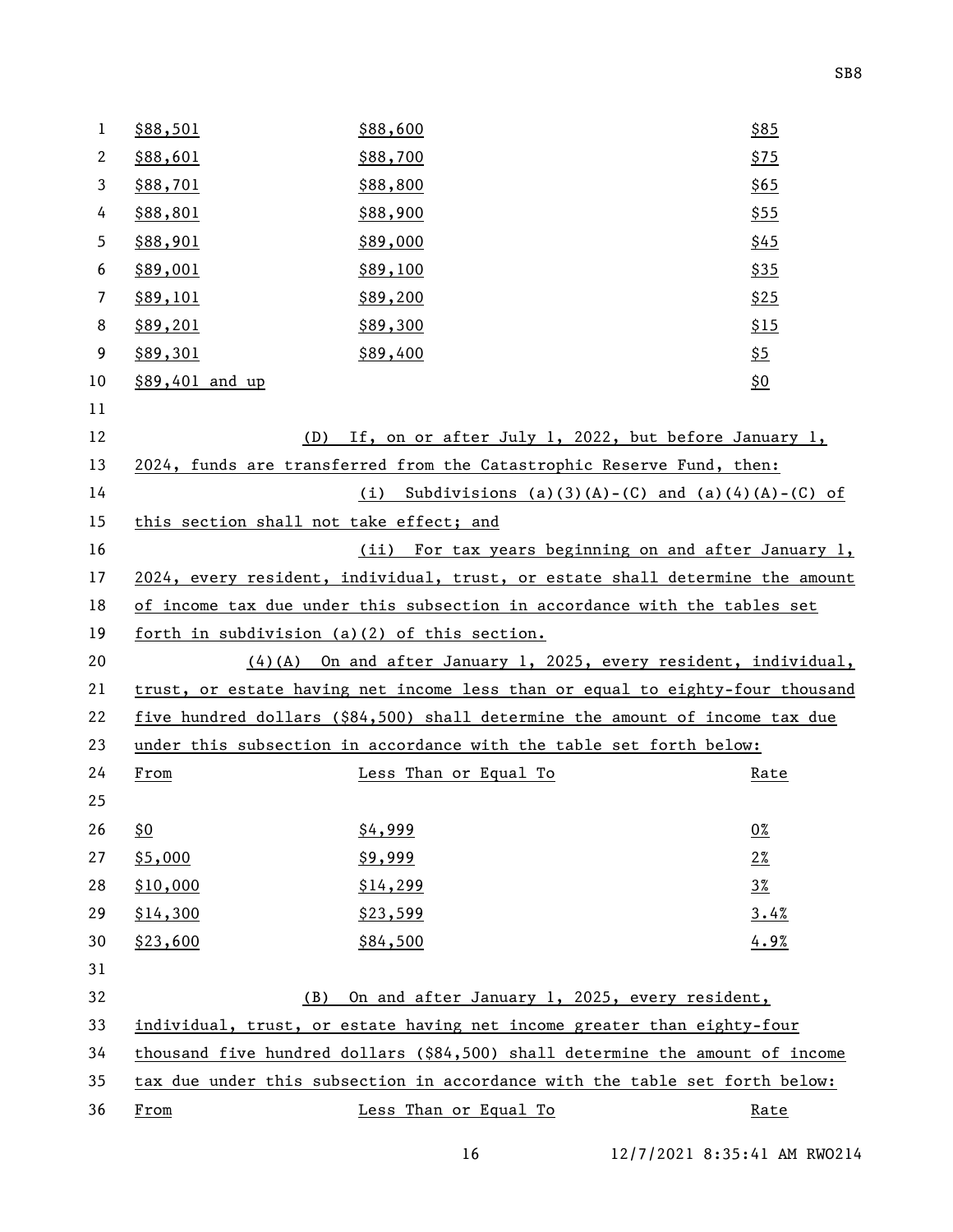| 1              |                            |                                                                                 |                |
|----------------|----------------------------|---------------------------------------------------------------------------------|----------------|
| $\mathbf{2}$   | \$0                        | \$4,300                                                                         | $2\%$          |
| 3              | \$4,301                    | \$8,500                                                                         | $4\%$          |
| 4              | \$8,501 and above          |                                                                                 | 4.9%           |
| 5              |                            |                                                                                 |                |
| 6              | (C)                        | For tax years beginning on or after January 1, 2025,                            |                |
| $\overline{7}$ |                            | every resident, individual, trust, or estate having net income greater than     |                |
| 8              |                            | or equal to eighty-four thousand five hundred one dollars (\$84,501) but not    |                |
| 9              |                            | greater than eighty-eight thousand nine hundred dollars (\$88,900) shall        |                |
| 10             |                            | reduce the amount of income tax due as determined under subdivision $(a)(5)(B)$ |                |
| 11             |                            | of this section by deducting a bracket adjustment amount in accordance with     |                |
| 12             | the table set forth below: |                                                                                 |                |
| 13             | From                       | Less Than or Equal To                                                           | <b>Bracket</b> |
| 14             |                            |                                                                                 | Adjustment     |
| 15             |                            |                                                                                 | Amount         |
| 16             |                            |                                                                                 |                |
| 17             | \$84,501                   | \$84,600                                                                        | \$439          |
| 18             | \$84,601                   | \$84,700                                                                        | \$429          |
| 19             | \$84,701                   | \$84,800                                                                        | \$419          |
| 20             | \$84,801                   | \$84,900                                                                        | \$409          |
| 21             | \$84,901                   | \$85,000                                                                        | \$399          |
| 22             | \$85,001                   | \$85,100                                                                        | \$389          |
| 23             | \$85,101                   | \$85,200                                                                        | \$379          |
| 24             | \$85,201                   | \$85,300                                                                        | \$369          |
| 25             | \$85,301                   | \$85,400                                                                        | \$359          |
| 26             | <u>\$85,401</u>            | \$85,500                                                                        | \$349          |
| 27             | \$85,501                   | \$85,600                                                                        | \$339          |
| 28             | \$85,601                   | \$85,700                                                                        | \$329          |
| 29             | \$85,701                   | \$85,800                                                                        | \$319          |
| 30             | \$85,801                   | \$85,900                                                                        | \$309          |
| 31             | \$85,901                   | \$86,000                                                                        | \$299          |
| 32             | \$86,001                   | \$86,100                                                                        | \$289          |
| 33             | \$86,101                   | \$86,200                                                                        | \$279          |
| 34             | \$86,201                   | \$86,300                                                                        | \$269          |
| 35             | \$86,301                   | \$86,400                                                                        | \$259          |
| 36             | \$86,401                   | \$86,500                                                                        | \$249          |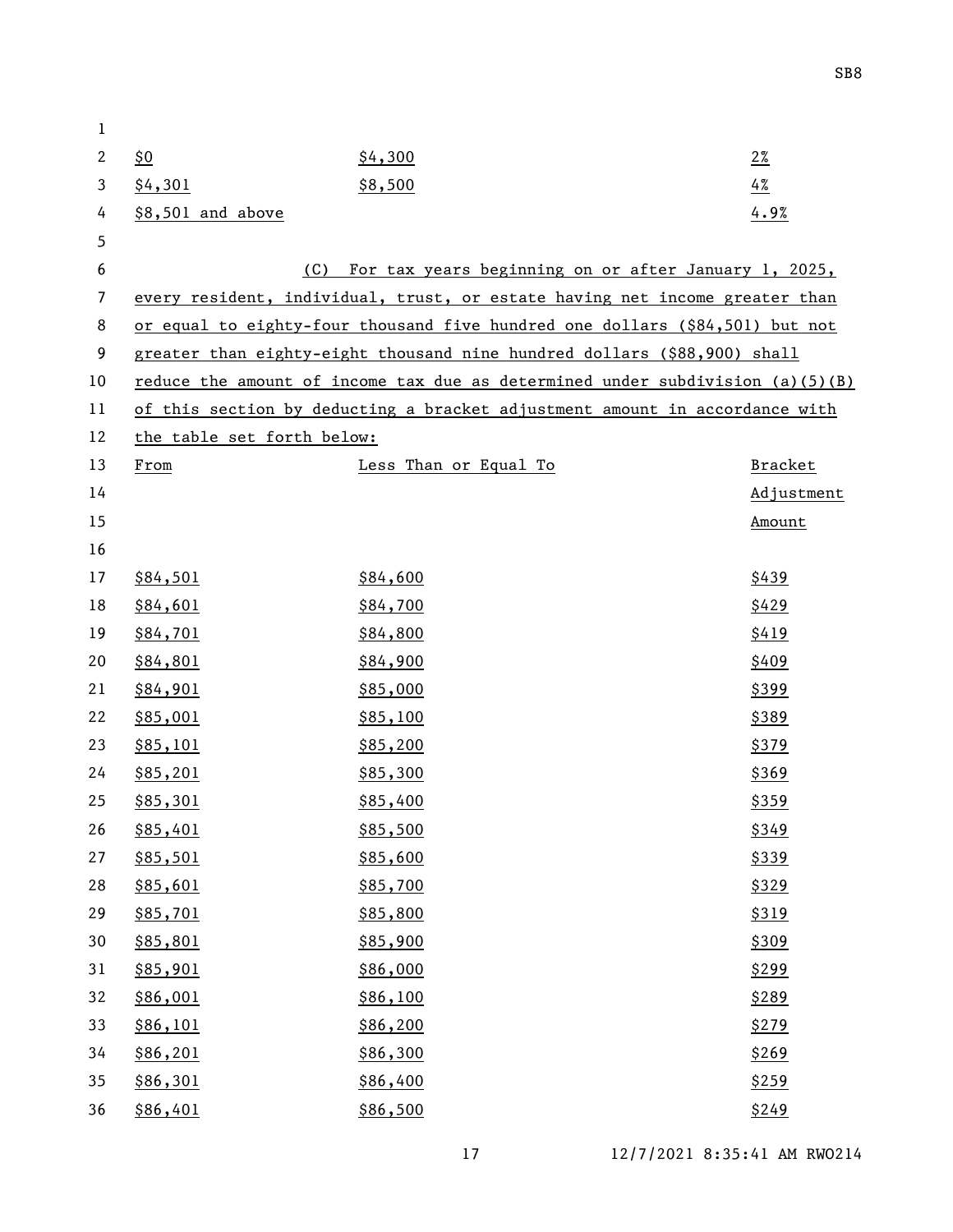| $\mathbf{1}$   | \$86,501                                     | \$86,600                                                                                  | \$239      |
|----------------|----------------------------------------------|-------------------------------------------------------------------------------------------|------------|
| $\mathbf{2}$   | \$86,601                                     | \$86,700                                                                                  | \$229      |
| 3              | \$86,701                                     | \$86,800                                                                                  | \$219      |
| 4              | \$86,801                                     | \$86,900                                                                                  | \$209      |
| 5              | \$86,901                                     | \$87,000                                                                                  | \$199      |
| 6              | \$87,001                                     | \$87,100                                                                                  | \$189      |
| $\overline{7}$ | \$87,101                                     | \$87,200                                                                                  | \$179      |
| 8              | \$87,201                                     | \$87,300                                                                                  | \$169      |
| 9              | \$87,301                                     | \$87,400                                                                                  | \$159      |
| 10             | \$87,401                                     | \$87,500                                                                                  | \$149      |
| 11             | \$87,501                                     | \$87,600                                                                                  | \$139      |
| 12             | \$87,601                                     | \$87,700                                                                                  | \$129      |
| 13             | \$87,701                                     | \$87,800                                                                                  | \$119      |
| 14             | \$87,801                                     | \$87,900                                                                                  | \$109      |
| 15             | \$87,901                                     | \$88,000                                                                                  | \$99       |
| 16             | \$88,001                                     | \$88,100                                                                                  | \$89       |
| 17             | \$88,101                                     | \$88,200                                                                                  | \$79       |
| 18             | \$88,201                                     | \$88,300                                                                                  | \$69       |
| 19             | \$88,301                                     | \$88,400                                                                                  | \$59       |
| 20             | \$88,401                                     | \$88,500                                                                                  | \$49       |
| 21             | \$88,501                                     | \$88,600                                                                                  | \$39       |
| 22             | \$88,601                                     | \$88,700                                                                                  | \$29       |
| 23             | \$88,701                                     | \$88,800                                                                                  | \$19       |
| 24             | \$88,801                                     | \$88,900                                                                                  | <u>\$9</u> |
| 25             | \$88,901 and up                              |                                                                                           | \$0        |
| 26             |                                              |                                                                                           |            |
| 27             | (D)                                          | If, during the 2024 calendar year, funds are                                              |            |
| 28             |                                              | transferred from the Catastrophic Reserve Fund, then:                                     |            |
| 29             |                                              | Subdivisions $(a)(4)(A)-(C)$ of this section shall<br>(i)                                 |            |
| 30             | not take effect; and                         |                                                                                           |            |
| 31             |                                              | (ii) For tax years beginning on and after January 1,                                      |            |
| 32             |                                              | 2025, every resident, individual, trust, or estate shall determine the amount             |            |
| 33             |                                              | of income tax due under this subsection in accordance with the tables set                 |            |
| 34             | forth in subdivision (a)(3) of this section. |                                                                                           |            |
| 35             |                                              | $\overline{(11)(5)}$ The tables set forth in subdivisions (a)(1)- $\overline{(10)(4)}$ of |            |
| 36             |                                              | this section shall be adjusted annually in accordance with the method set                 |            |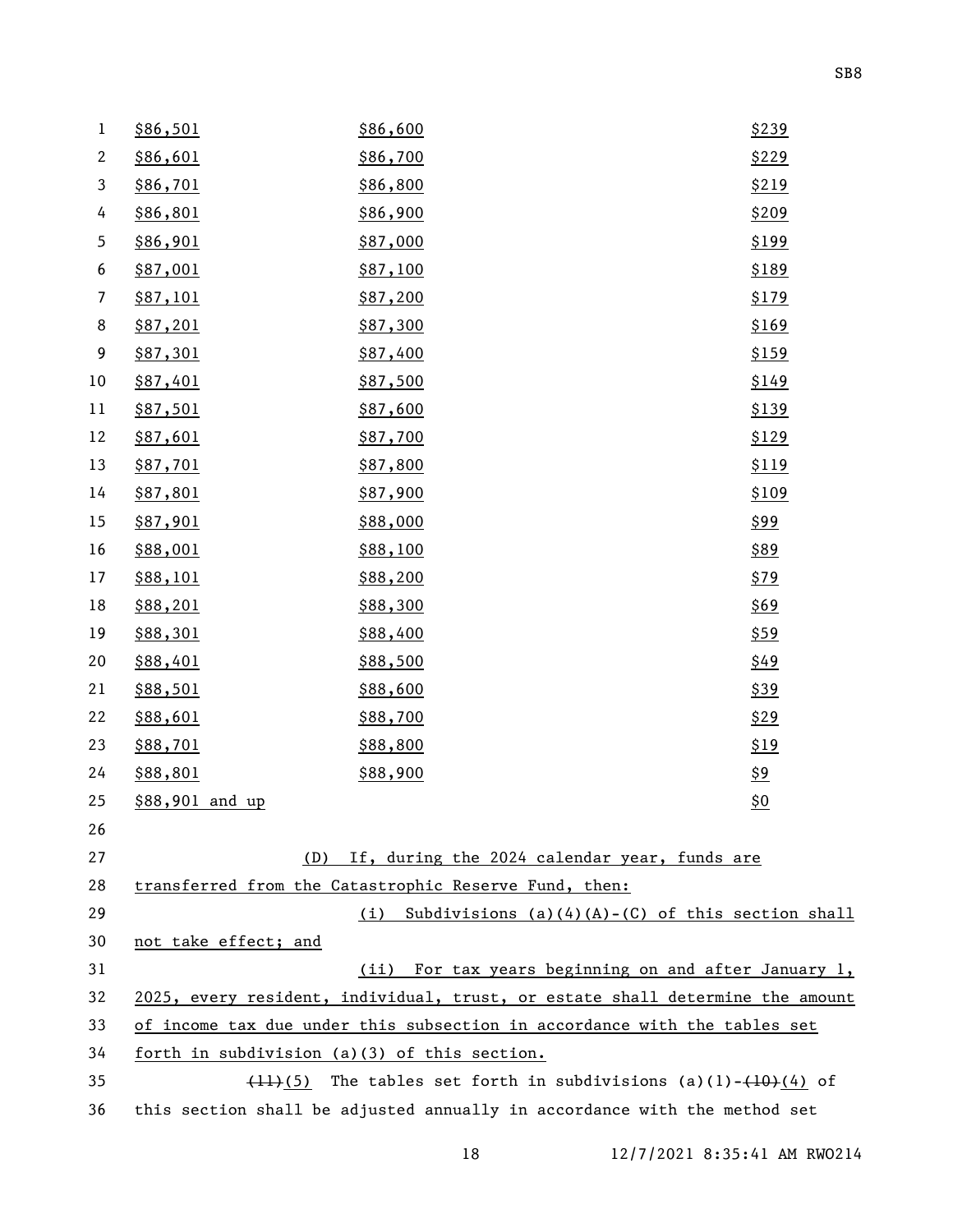forth in subsection (d) of this section. SECTION 6. Arkansas Code § 26-51-205(a), concerning the rate of tax levied on corporations organized under the laws of this state, is amended to add additional subdivisions to read as follows: (4) For tax years beginning on or after January 1, 2023, every corporation organized under the laws of this state shall pay annually an income tax with respect to carrying on or doing business on the entire net income of the corporation, as now defined by the laws of this state, received by the corporation during the income year, on the following basis: (A) On the first three thousand dollars (\$3,000) of net income or any part thereof, one percent (1%); (B) On the next three thousand dollars (\$3,000) of net 14 <u>income or any part thereof</u>, two percent (2%); (C) On the next five thousand dollars (\$5,000) of net income or any part thereof, three percent (3%); (D) On the next fourteen thousand dollars (\$14,000) of net income or any part thereof, five percent (5%); and (E) On net income exceeding twenty-five thousand dollars (\$25,000), five and seven-tenths percent (5.7%). (5)(A) Except as provided in subdivision (a)(5)(B) of this section, for tax years beginning on or after January 1, 2024, every corporation organized under the laws of this state shall pay annually an income tax with respect to carrying on or doing business on the entire net income of the corporation, as now defined by the laws of this state, received by the corporation during the income year, on the following basis: (i) On the first three thousand dollars (\$3,000) of 28 net income or any part thereof, one percent  $(1%)$ ; (ii) On the next three thousand dollars (\$3,000) of net income or any part thereof, two percent (2%); (iii) On the next five thousand dollars (\$5,000) of net income or any part thereof, three percent (3%); (iv) On the next fourteen thousand dollars (\$14,000) of net income or any part thereof, five percent (5%); and (v) On net income exceeding twenty-five thousand dollars (\$25,000), five and five-tenths percent (5.5%).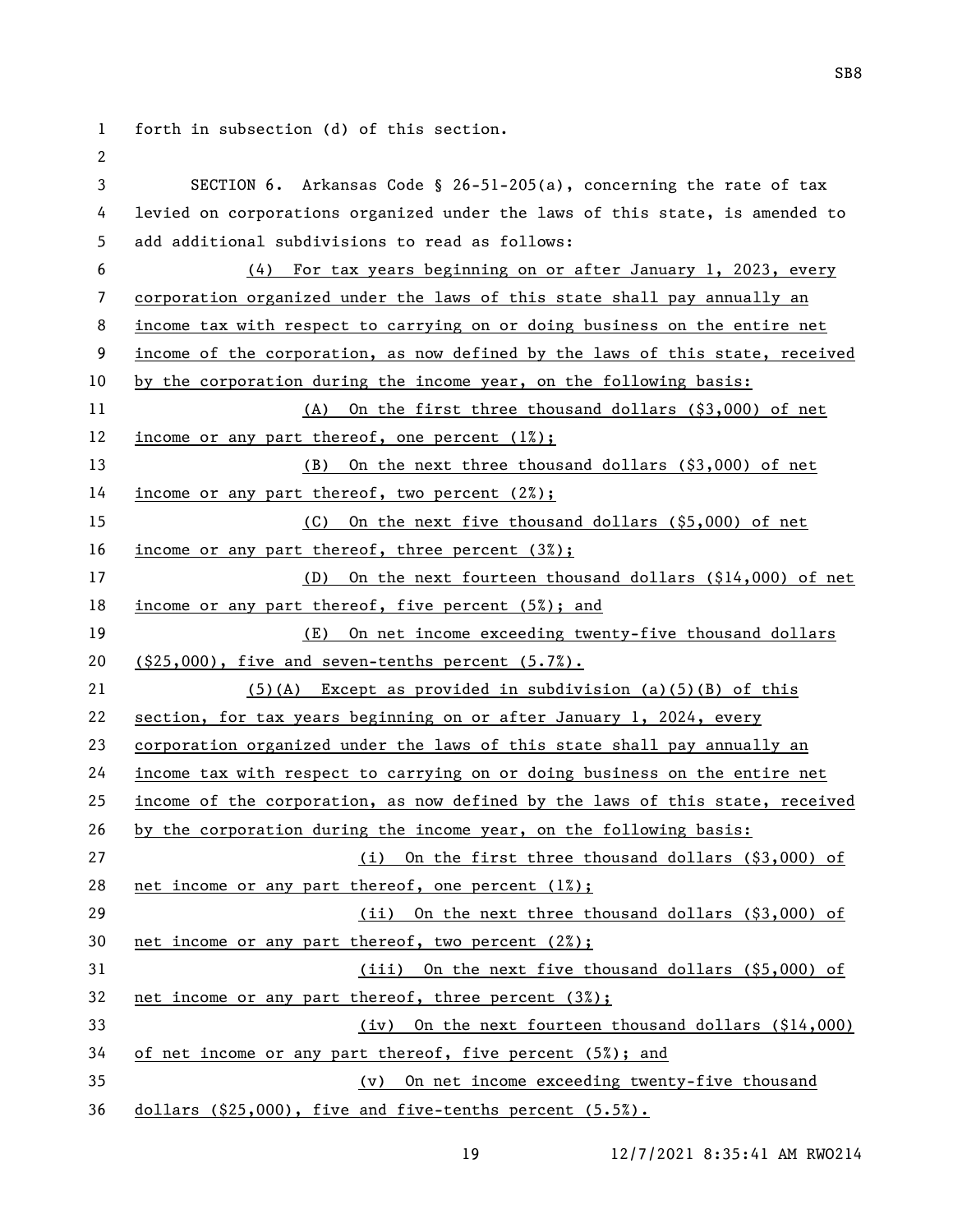| 1  | (B) If, on or after July 1, 2022, but before January 1,                      |
|----|------------------------------------------------------------------------------|
| 2  | 2024, funds are transferred from the Catastrophic Reserve Fund, then:        |
| 3  | (i) Subdivisions (a)(5)(A) and (a)(6)(A) of this                             |
| 4  | section shall not take effect; and                                           |
| 5  | (ii) For tax years beginning on and after January 1,                         |
| 6  | 2024, every corporation organized under the laws of this state shall pay     |
| 7  | annually an income tax with respect to carrying on or doing business on the  |
| 8  | entire net income of the corporation, as now defined by the laws of this     |
| 9  | state, received by the corporation during the income year as provided under  |
| 10 | subdivision $(a)(4)$ of this section.                                        |
| 11 | $(6)(A)$ Except as provided in subdivisions $(a)(5)(B)$ and                  |
| 12 | (a)(6)(B) of this section, for tax years beginning on or after January 1,    |
| 13 | 2025, every corporation organized under the laws of this state shall pay     |
| 14 | annually an income tax with respect to carrying on or doing business on the  |
| 15 | entire net income of the corporation, as now defined by the laws of this     |
| 16 | state, received by the corporation during the income year, on the following  |
| 17 | <u>basis:</u>                                                                |
| 18 | On the first three thousand dollars (\$3,000) of<br>(i)                      |
| 19 | net income or any part thereof, one percent $(1%)$ ;                         |
| 20 | (ii) On the next three thousand dollars (\$3,000) of                         |
| 21 | net income or any part thereof, two percent (2%);                            |
| 22 | (iii) On the next five thousand dollars (\$5,000) of                         |
| 23 | net income or any part thereof, three percent (3%);                          |
| 24 | (iv) On the next fourteen thousand dollars (\$14,000)                        |
| 25 | of net income or any part thereof, five percent (5%); and                    |
| 26 | On net income exceeding twenty-five thousand<br>(v)                          |
| 27 | dollars (\$25,000), five and three-tenths percent (5.3%).                    |
| 28 | If subdivision $(a)(5)(A)$ of this section takes effect<br>(B)               |
| 29 | and funds are transferred from the Catastrophic Reserve Fund during calendar |
| 30 | year 2024, then:                                                             |
| 31 | Subdivision $(a)(6)(A)$ of this section shall not<br>(i)                     |
| 32 | take effect; and                                                             |
| 33 | For tax years beginning on and after January 1,<br>(ii)                      |
| 34 | 2025, every corporation organized under the laws of this state shall pay     |
| 35 | annually an income tax with respect to carrying on or doing business on the  |
| 36 | entire net income of the corporation, as now defined by the laws of this     |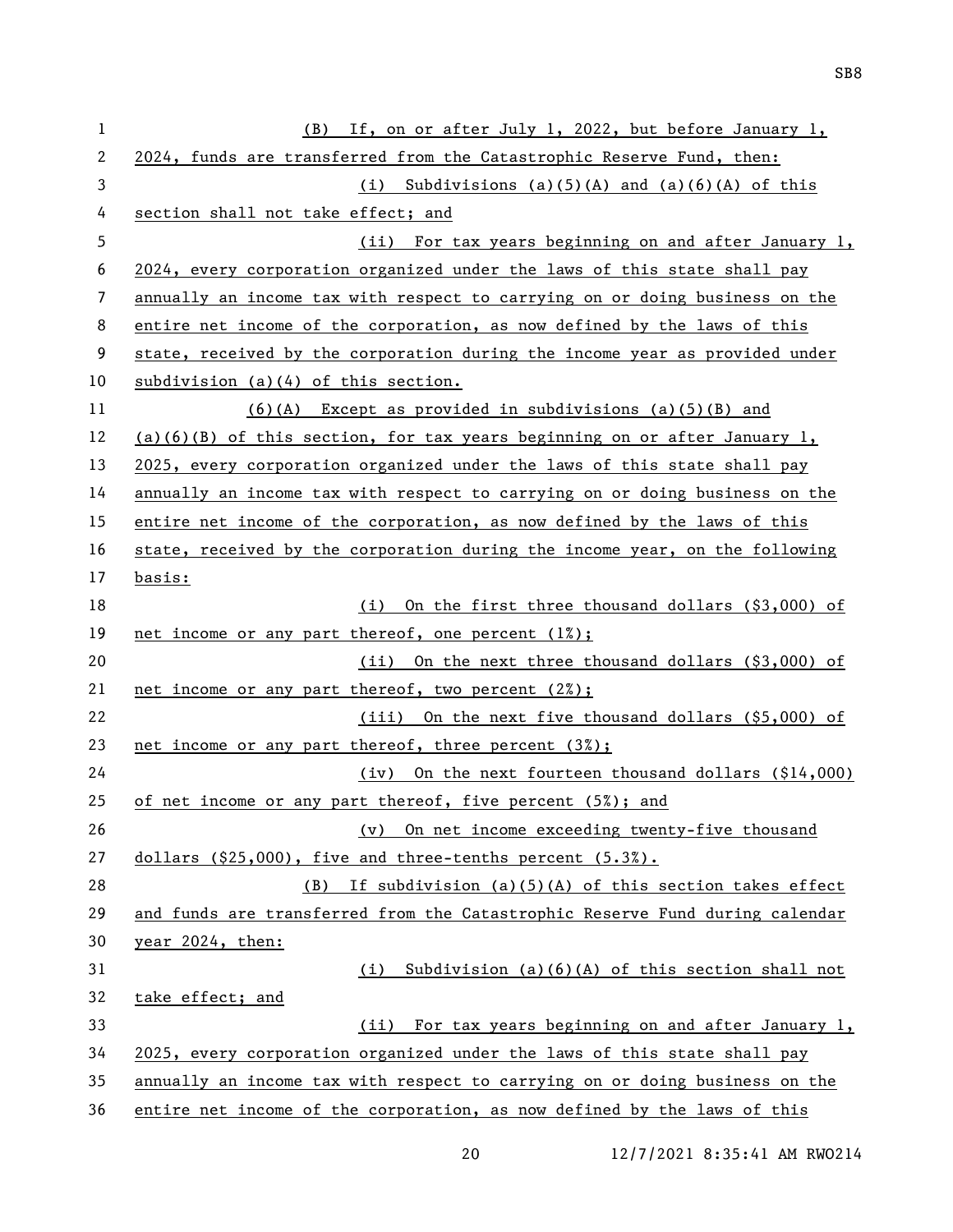state received by the corporation during the income year as provided under subdivision (a)(5) of this section. SECTION 7. Arkansas Code § 26-51-205(b), concerning the rate of tax levied on foreign corporations doing business in this state, is amended to add additional subdivisions to read as follows: (4) For tax years beginning on or after January 1, 2023, every foreign corporation doing business within the jurisdiction of this state shall pay annually an income tax on the proportion of its entire net income as now defined by the income tax laws of this state, on the following basis: (i) On the first three thousand dollars (\$3,000) of net income or any part thereof, one percent (1%); (ii) On the next three thousand dollars (\$3,000) of net income or any part thereof, two percent (2%); (iii) On the next five thousand dollars (\$5,000) of net income or any part thereof, three percent (3%);

 (iv) On the next fourteen thousand dollars (\$14,000) of net income or any part thereof, five percent (5%); and

 (v) On net income exceeding twenty-five thousand dollars (\$25,000), five and seven-tenths percent (5.7%).

(5)(A) Except as provided in subdivision (b)(5)(B) of this

 section, for tax years beginning on or after January 1, 2024, every foreign corporation doing business within the jurisdiction of this state shall pay

annually an income tax on the proportion of its entire net income, as now

defined by the income tax laws of this state, on the following basis:

 (i) On the first three thousand dollars (\$3,000) of 27 net income or any part thereof, one percent  $(1\%)$ ; (ii) On the next three thousand dollars (\$3,000) of net income or any part thereof, two percent (2%);

 (iii) On the next five thousand dollars (\$5,000) of net income or any part thereof, three percent (3%);

 (iv) On the next fourteen thousand dollars (\$14,000) of net income or any part thereof, five percent (5%); and

(v) On net income exceeding twenty-five thousand

dollars (\$25,000), five and five-tenths percent (5.5%).

(B) If, on or after July 1, 2022, but before January 1,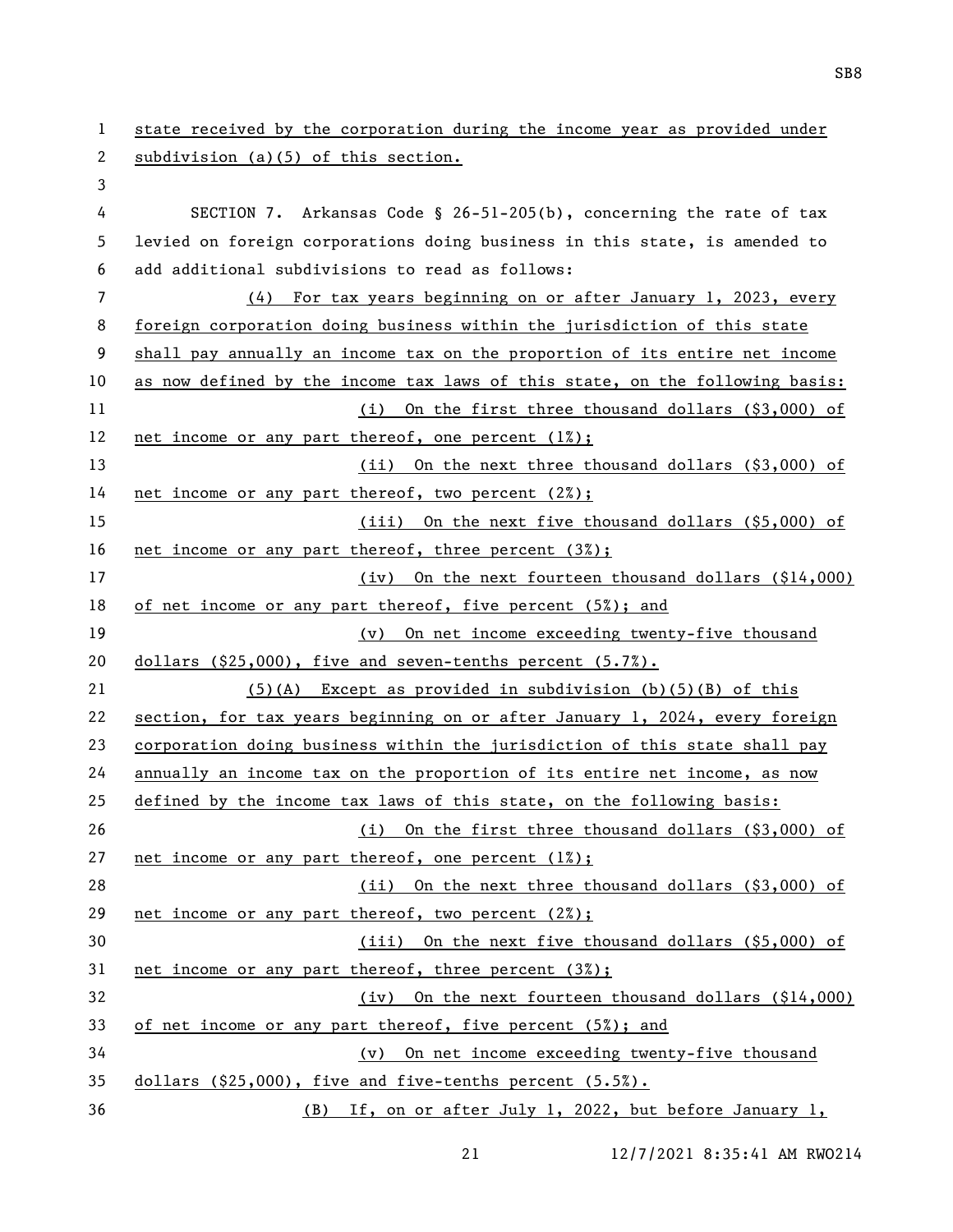| 1  | 2024, funds are transferred from the Catastrophic Reserve Fund, then:       |  |
|----|-----------------------------------------------------------------------------|--|
| 2  | (i) Subdivisions (a)(5)(A) and (a)(6)(A) of this                            |  |
| 3  | section shall not take effect; and                                          |  |
| 4  | (ii) For tax years beginning on and after January 1,                        |  |
| 5  | 2024, every corporation organized under the laws of this state shall pay    |  |
| 6  | annually an income tax with respect to carrying on or doing business on the |  |
| 7  | entire net income of the corporation, as now defined by the laws of this    |  |
| 8  | state, received by the corporation during the income year as provided under |  |
| 9  | subdivision $(a)(4)$ of this section.                                       |  |
| 10 | $(6)(A)$ Except as provided in subdivisions $(a)(5)(B)$ and                 |  |
| 11 | $(a)(6)(B)$ of this section, for tax years beginning on or after January 1, |  |
| 12 | 2025, every corporation organized under the laws of this state shall pay    |  |
| 13 | annually an income tax with respect to carrying on or doing business on the |  |
| 14 | entire net income of the corporation, as now defined by the laws of this    |  |
| 15 | state, received by the corporation during the income year, on the following |  |
| 16 | <u>basis:</u>                                                               |  |
| 17 | (i) On the first three thousand dollars (\$3,000) of                        |  |
| 18 | net income or any part thereof, one percent $(1%)$ ;                        |  |
| 19 | (ii) On the next three thousand dollars (\$3,000) of                        |  |
| 20 | net income or any part thereof, two percent (2%);                           |  |
| 21 | (iii) On the next five thousand dollars (\$5,000) of                        |  |
| 22 | net income or any part thereof, three percent (3%);                         |  |
| 23 | (iv) On the next fourteen thousand dollars (\$14,000)                       |  |
| 24 | of net income or any part thereof, five percent (5%); and                   |  |
| 25 | (v) On net income exceeding twenty-five thousand                            |  |
| 26 | dollars $(§25,000)$ , five and three-tenths percent $(5.3%)$ .              |  |
| 27 | If subdivision $(a)(5)(A)$ of this section takes effect<br>(B)              |  |
| 28 | and funds are transferred during calendar year 2024 from the Catastrophic   |  |
| 29 | Reserve Fund, then:                                                         |  |
| 30 | $(i)$ Subdivision (a)(6)(A) of this section shall not                       |  |
| 31 | take effect; and                                                            |  |
| 32 | (ii) For tax years beginning on and after January 1,                        |  |
| 33 | 2025, every corporation organized under the laws of this state shall pay    |  |
| 34 | annually an income tax with respect to carrying on or doing business on the |  |
| 35 | entire net income of the corporation, as now defined by the laws of this    |  |
| 36 | state, received by the corporation during the income year as provided under |  |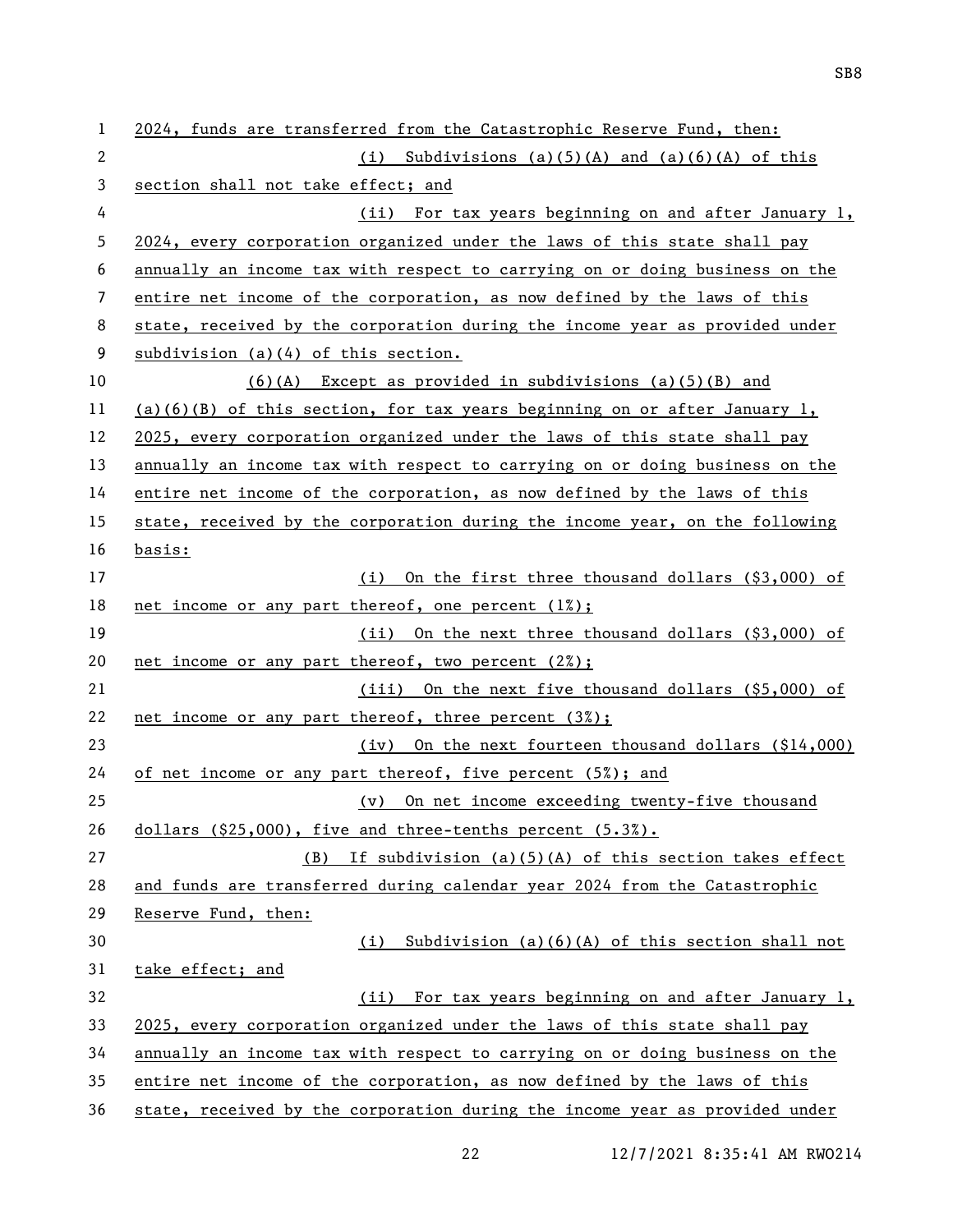```
1 subdivision (a)(5) of this section.
 2
 3 SECTION 8. Arkansas Code § 26-51-404(b)(34)(A), concerning exclusions 
4 from gross income, is amended to read as follows:
5 (34)(A) Payments received under the Coronavirus Food Assistance 
6 Program 1 or Coronavirus Food Assistance Program 2, described in 7 C.F.R. 
7 Part 9, as it existed on January 19, 2021, or under any successor program or 
8 programs. 
9
10 SECTION 9. Arkansas Code § 26-51-430, concerning the standard income 
11 tax deduction, is amended to add an additional subsection to read as follows:
12 (c)(1) The Secretary of the Department of Finance and Administration 
13 shall increase annually the standard deduction provided under subsection (b) 
14 of this section by the cost-of-living adjustment for the current calendar 
15 year, rounding the amount to the nearest ten dollars ($10.00).
16 (2)(A)(i) For purposes of subdivision (c)(1) of this section, 
17 the cost-of-living adjustment for a calendar year is the percentage, if any, 
18 by which the Consumer Price Index for the current calendar year exceeds the 
19 Consumer Price Index for the preceding calendar year, not to exceed three 
20 percent (3%).
21 (ii) If the Consumer Price Index for the current 
22 calendar year does not exceed the Consumer Price Index for the preceding 
23 calendar year, the standard deduction shall not be adjusted under this 
24 subsection for that year.
25 (B) The Consumer Price Index for a calendar year is the 
26 average of the Consumer Price Index as of the close of the twelve-month 
27 period ending on August 31 of that calendar year.
28 (C) As used in this subsection, "Consumer Price Index" 
29 means the most recent Consumer Price Index for all Urban Consumers published 
30 by the United States Department of Labor.
31
32 SECTION 10. Arkansas Code § 26-51-501(a), concerning personal tax 
33 credits, is amended to add an additional subdivision to read as follows:
34 (6)(A) An individual taxpayer having net income up to twenty-
35 four thousand seven hundred dollars ($24,700) who timely files a tax return 
36 is allowed an income tax credit against the income tax imposed by this
```
SB8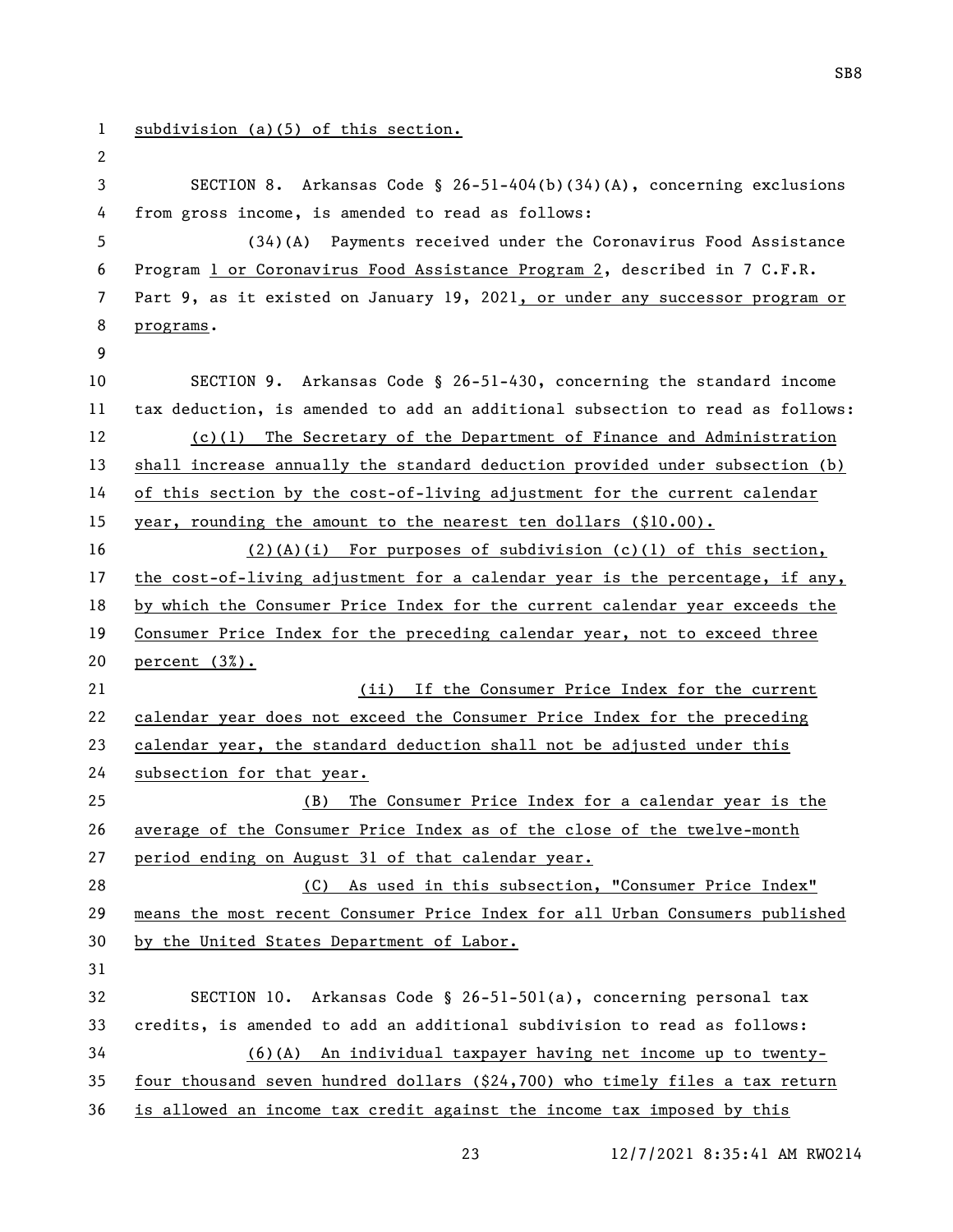| $\mathbf{2}$ | From                         | Less Than or Equal To                                                       | Credit Amount |
|--------------|------------------------------|-----------------------------------------------------------------------------|---------------|
| 3            |                              |                                                                             |               |
| 4            | \$0                          | \$23,600                                                                    | \$60          |
| 5            | \$23,601                     | \$23,700                                                                    | <u>\$55</u>   |
| 6            | \$23,701                     | \$23,800                                                                    | \$50          |
| 7            | \$23,801                     | \$23,900                                                                    | \$45          |
| 8            | \$23,901                     | \$24,000                                                                    | \$40          |
| 9            | \$24,001                     | \$24,100                                                                    | <u>\$35</u>   |
| 10           | \$24,101                     | \$24,200                                                                    | <u>\$30</u>   |
| 11           | \$24,201                     | \$24,300                                                                    | \$25          |
| 12           | \$24,301                     | \$24,400                                                                    | \$20          |
| 13           | \$24,401                     | \$24,500                                                                    | \$15          |
| 14           | \$24,501                     | \$24,600                                                                    | \$10          |
| 15           | \$24,601                     | \$24,700                                                                    | <u>\$5</u>    |
| 16           | \$24,701 and up              |                                                                             | <u>\$0</u>    |
| 17           |                              |                                                                             |               |
| 18           | (B)                          | The amount of the income tax credit under subdivision                       |               |
| 19           |                              | (a)(6)(A) of this section that may be claimed by the taxpayer in a tax year |               |
| 20           |                              | shall not exceed the amount of income tax due by the taxpayer.              |               |
| 21           |                              | $(C)$ The table in subdivision $(a)(6)(A)$ of this section                  |               |
| 22           |                              | shall be adjusted annually in accordance with the method set forth in § 26- |               |
| 23           | $51 - 201(d)$ .              |                                                                             |               |
| 24           |                              |                                                                             |               |
| 25           |                              | SECTION 11. Arkansas Code Title 26, Chapter 51, Subchapter 5, is            |               |
| 26           |                              | amended to add an additional section to read as follows:                    |               |
| 27           |                              | 26-51-517. Full-time law enforcement officer tax credit.                    |               |
| 28           | (a) As used in this section: |                                                                             |               |
| 29           |                              | (1) "Full-time law enforcement officer" means a law enforcement             |               |
| 30           | officer who:                 |                                                                             |               |
| 31           |                              | (A) Is employed by and receives a salary authorized by a                    |               |
| 32           | law enforcement agency;      |                                                                             |               |
| 33           | (B)                          | Has the statutory authority to enforce the criminal,                        |               |
| 34           |                              | traffic, or highway laws of the state or of the federal government; and     |               |
| 35           | (C)                          | Has worked for a law enforcement agency for at least                        |               |
| 36           |                              | twenty-five (25) hours per week for at least eleven (11) months of the      |               |

chapter in accordance with the table set forth below: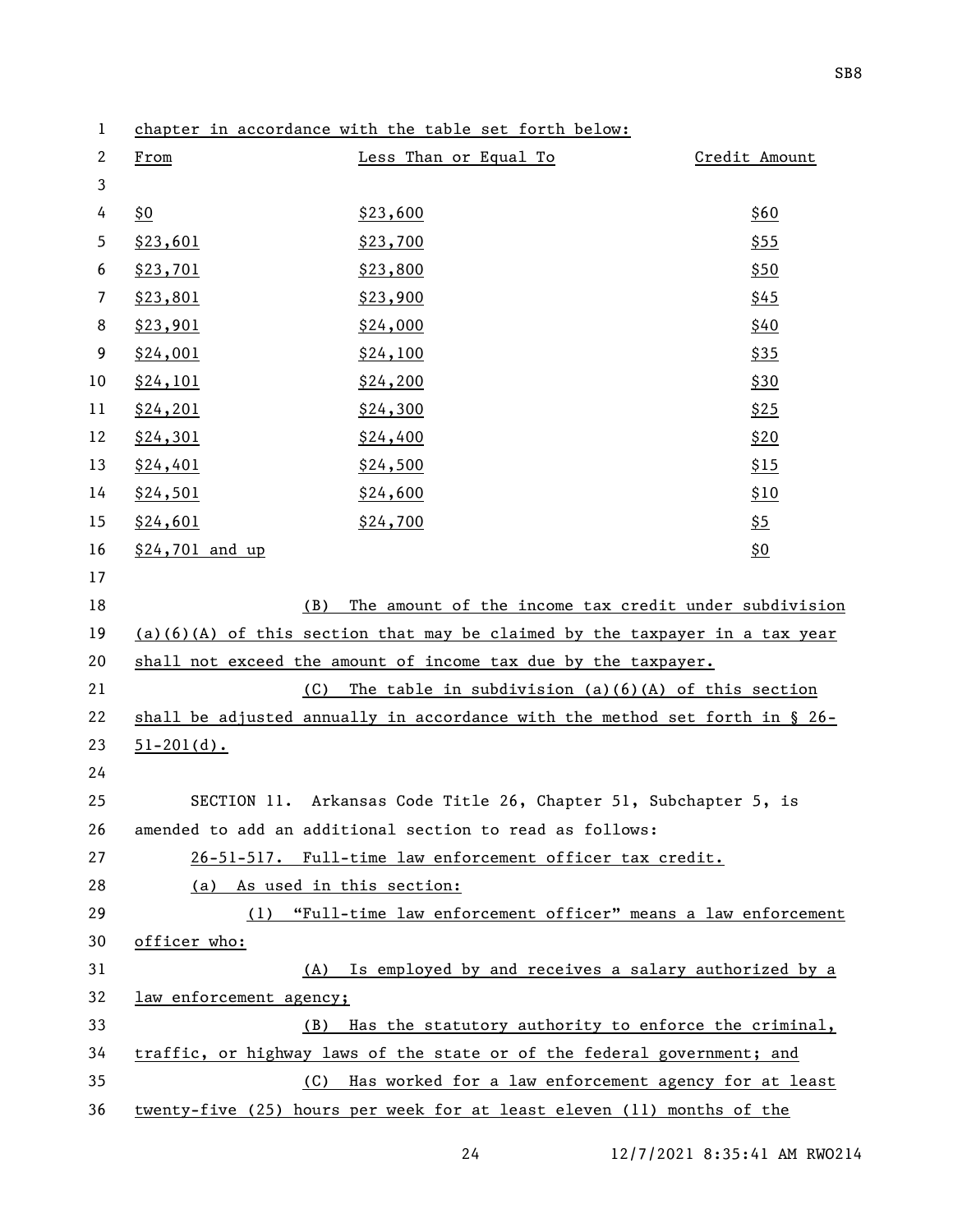| 1  | calendar year for which the tax credit under subsection (b) of this section          |
|----|--------------------------------------------------------------------------------------|
| 2  | is being claimed; and                                                                |
| 3  | (2) "Law enforcement agency" means:                                                  |
| 4  | (A) A municipal police department;                                                   |
| 5  | A county sheriff's office;<br>(B)                                                    |
| 6  | (C)<br>A law enforcement entity of the State of Arkansas,                            |
| 7  | including without limitation:                                                        |
| 8  | The Division of Arkansas State Police;<br>(i)                                        |
| 9  | The Arkansas Highway Police Division of the<br>(ii)                                  |
| 10 | Arkansas Department of Transportation;                                               |
| 11 | (iii) The State Capitol Police; and                                                  |
| 12 | (iv) A police department that is part of a public                                    |
| 13 | college or university;                                                               |
| 14 | (D) An airport authority; or                                                         |
| 15 | (E)<br>A federal law enforcement entity.                                             |
| 16 | $(b)(1)$ There is allowed an income tax credit against the income tax                |
| 17 | imposed by this chapter in the amount of three thousand dollars $(\hat{S}3,000)$ for |
| 18 | a taxpayer who obtains verification as stated in subsection (c) of this              |
| 19 | section.                                                                             |
| 20 | If the amount of the income tax credit allowed under this<br>(2)                     |
| 21 | section exceeds the taxpayer's income tax liability, the excess shall be             |
| 22 | refunded to the taxpayer.                                                            |
| 23 | (c) A taxpayer may receive the credit under subsection (b) of this                   |
| 24 | section if the taxpayer obtains verification as follows:                             |
| 25 | (1) If the taxpayer is the chief law enforcement officer of a                        |
| 26 | law enforcement agency, the taxpayer shall obtain written verification on a          |
| 27 | form approved by the Department of Finance and Administration that:                  |
| 28 | (A) States that the taxpayer is a full-time law                                      |
| 29 | enforcement officer; and                                                             |
| 30 | (B) Is signed by the second most senior law enforcement                              |
| 31 | officer and the payroll clerk of the law enforcement agency; and                     |
| 32 | (2) If the taxpayer is not the chief law enforcement officer of                      |
| 33 | the law enforcement agency, the taxpayer shall obtain written verification on        |
| 34 | a form approved by the Department of Finance and Administration that:                |
| 35 | (A) States that the taxpayer is a full-time law                                      |
| 36 | enforcement officer; and                                                             |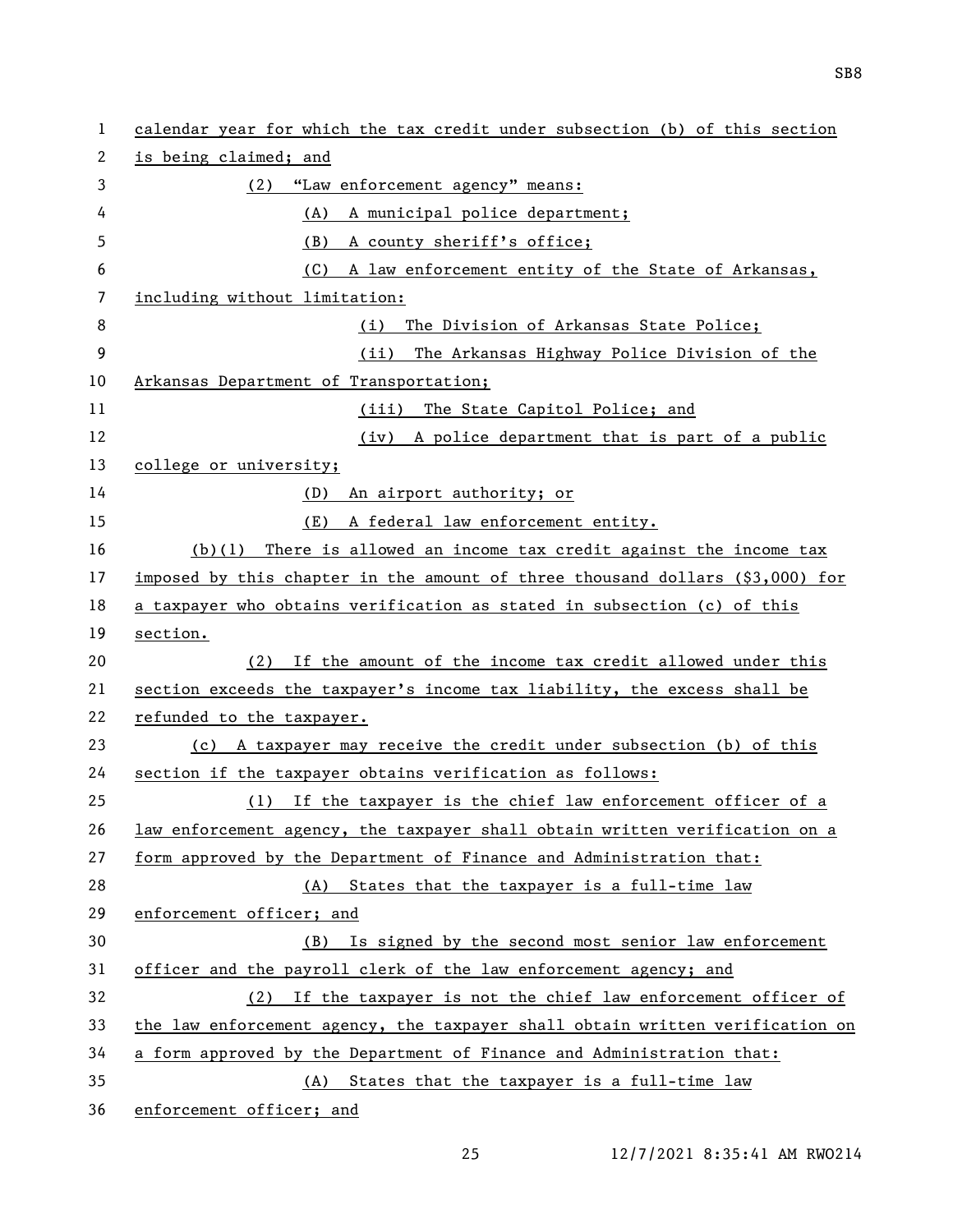| 1  | (B) Is signed by the taxpayer's immediate supervisor and                       |
|----|--------------------------------------------------------------------------------|
| 2  | the chief law enforcement officer of the law enforcement agency.               |
| 3  |                                                                                |
| 4  | SECTION 12. Arkansas Code § 26-65-103(b)(1)(A), concerning income tax          |
| 5  | due under the Elective Pass-Through Entity Tax Act effective on January 1,     |
| 6  | 2022, is amended to read as follows:                                           |
| 7  | $(b)(1)(A)$ Except as provided in subdivision $(b)(1)(B)$ of this section,     |
| 8  | a tax of five and nine tenths percent (5.9%) equal to the top marginal         |
| 9  | income-tax rate under $\S$ 26-51-201(a) is levied on the net taxable income of |
| 10 | an affected business entity, as determined under Chapter 51 of this title,     |
| 11 | including any applicable basis adjustments, to the extent that the income is   |
| 12 | reported to the secretary as business income derived from the affected         |
| 13 | business entity.                                                               |
| 14 |                                                                                |
| 15 | SECTION 13. DO NOT CODIFY - TEMPORARY LANGUAGE.                                |
| 16 | (a) By January 5, 2024, the Secretary of the Department of Finance and         |
| 17 | Administration shall notify the public and the Bureau of Legislative Research  |
| 18 | about whether or not the following have taken effect:                          |
| 19 | (1) Section $26-51-201(a)(3)$ ;                                                |
| 20 | (2)<br>Section $26 - 51 - 205(a)(5)$ ; and                                     |
| 21 | (3) Section $26-51-205(b)(5)$ .                                                |
| 22 | (b) By January 5, 2025, the Secretary of the Department of Finance and         |
| 23 | Administration shall notify the public and the Bureau of Legislative Research  |
| 24 | about whether or not the following have taken effect:                          |
| 25 | (1) Section $26-51-201(a)(4)$ ;                                                |
| 26 | Section $26 - 51 - 205(a)(6)$ ; and<br>(2)                                     |
| 27 | (3) Section $26-51-205(b)(6)$ .                                                |
| 28 | (c) Section 5 of this act does not affect any taxpayer's obligations           |
| 29 | under § 26-51-201 that were incurred before January 1, 2022.                   |
| 30 |                                                                                |
| 31 | EFFECTIVE DATE. Sections 5, 6, 7, 9, 10, 11, and 12 of<br>SECTION 14.          |
| 32 | this act are effective for tax years beginning on or after January 1, 2022.    |
| 33 |                                                                                |
| 34 | EMERGENCY CLAUSE. It is found and determined by the<br>SECTION 15.             |
| 35 | General Assembly of the State of Arkansas that this act would create           |
| 36 | significant changes to the state's income tax laws; that this act would        |